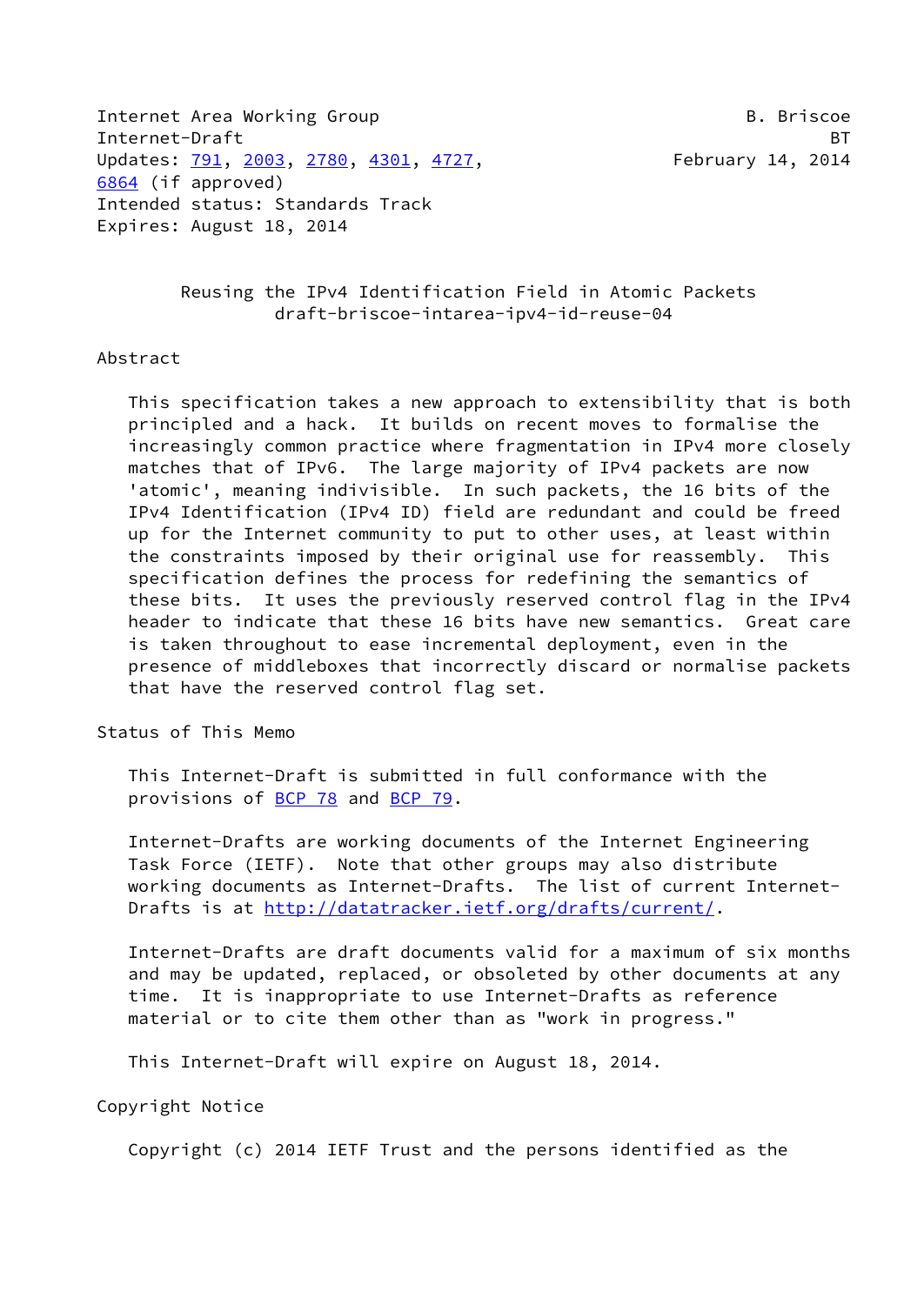# Internet-Draft Reusing the IPv4 ID Field February 2014

document authors. All rights reserved.

This document is subject to [BCP 78](https://datatracker.ietf.org/doc/pdf/bcp78) and the IETF Trust's Legal Provisions Relating to IETF Documents [\(http://trustee.ietf.org/license-info](http://trustee.ietf.org/license-info)) in effect on the date of publication of this document. Please review these documents carefully, as they describe your rights and restrictions with respect to this document. Code Components extracted from this document must include Simplified BSD License text as described in Section 4.e of the Trust Legal Provisions and are provided without warranty as described in the Simplified BSD License.

Table of Contents

| 1.                                                                                                 |  |
|----------------------------------------------------------------------------------------------------|--|
| 2.                                                                                                 |  |
| IPv4 Wire Protocol Semantics for Reusing the<br>3.                                                 |  |
|                                                                                                    |  |
| $\underline{4}$ . Behaviour of Intermediate Nodes 8                                                |  |
| $4.1$ . End-to-End Preservation of ID-Reuse Semantics 8                                            |  |
|                                                                                                    |  |
| $\frac{5}{2}$ . Process for Defining Subdivisions of the ID-Reuse Field 9                          |  |
| $5.1$ . Constraints on Uses of the ID-Reuse Field 10                                               |  |
|                                                                                                    |  |
| $6.$ Incremental Deployment of New Uses of the IPv4 ID Field 13                                    |  |
| 6.2. Process for Using the ID-Reuse Field Without Requiring                                        |  |
|                                                                                                    |  |
| 7.                                                                                                 |  |
| 8.                                                                                                 |  |
| Security Considerations <u>19</u><br>9.                                                            |  |
|                                                                                                    |  |
|                                                                                                    |  |
| 12. Outstanding Issues (to be removed when all resolved) $\cdots$ $\cdots$ $\frac{21}{2}$          |  |
|                                                                                                    |  |
|                                                                                                    |  |
| 13.2. Informative References 21                                                                    |  |
| Appendix A. Why More Bits Cannot be Freed (To be Removed by                                        |  |
|                                                                                                    |  |
| Appendix B. Experimental or Standards Track? (To Be Removed                                        |  |
| Before Publication) $\cdots$ $\cdots$ $\cdots$ $\cdots$ $\cdots$ $\cdots$ $\cdots$ $\frac{23}{23}$ |  |
| Changes in This Version (to be removed by RFC<br>Appendix C.                                       |  |
|                                                                                                    |  |
|                                                                                                    |  |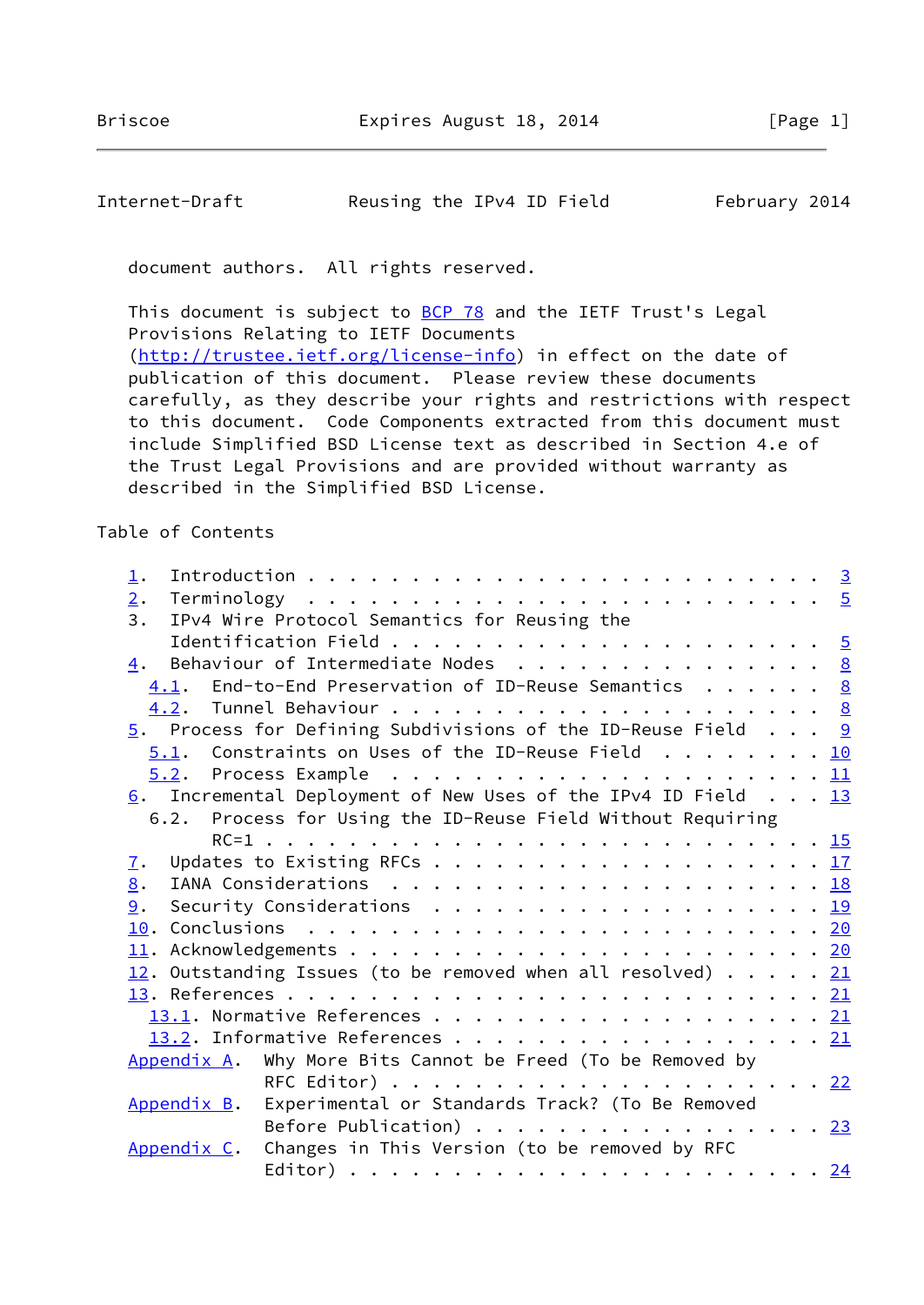Briscoe **Expires August 18, 2014** [Page 2]

<span id="page-2-1"></span>Internet-Draft Reusing the IPv4 ID Field February 2014

Intended status: Standards Track? (to be removed before publication)

 This draft defines a process and a protocol for enabling new protocols, including their progression from experimental track to standards track. A process specification cannot have lesser status than the protocols it enables. So if this specification were to start on the experimental track, it would not initially have sufficient status to enable standards track protocols.

 In order for the IETF to consider whether this draft itself should be experimental or standards track, it has been written as if it is intended for the standards track. Otherwise the parts of the process for enabling standards track protocols would have had to have been written hypothetically, which would have been highly confusing. If the IETF decides this specification ought to start out on the experimental track, the standards track parts of the process will have to be edited out.

[Appendix B](#page-25-0) discusses whether this draft itself would be better to start as experimental or standards track.

## <span id="page-2-0"></span>[1](#page-2-0). Introduction

 The Problem: The extensibility provisions in IP (v4 and v6) have turned out not to be usable in practice. Hardware has been optimised for the common case, so packets using extensibility mechanisms (e.g. IPv4 options or IPv6 hop-by-hop options) are very likely to be punted to the software slow-path and consequently likely to be dropped whenever the software processor is busy [\[Fransson04,](#page-23-2) [Cisco.IPv6Ext](#page-23-3)].

 This specification takes a different approach to extensibility. Rather than flagging protocol extensions as 'extensions', it places extension headers where they will be ignored by pre-existing hardware. As code is added to routers to handle newly added extensions, the code can tell the machine where to look for the relevant header.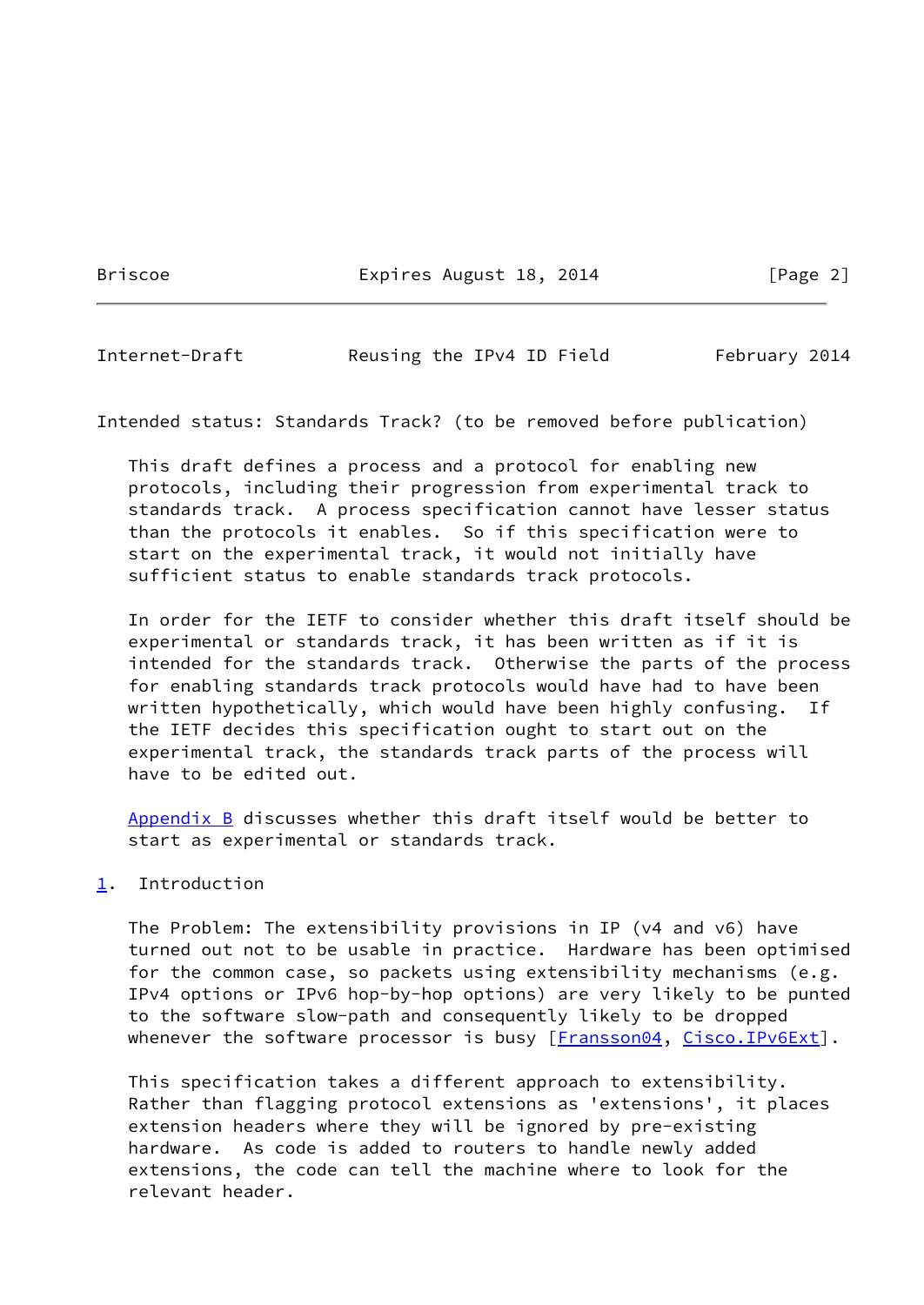This approach recognises that extensions added after a protocol suite was first defined are different to options defined as a coherent part of the original protocol suite. Machines that have no code to understand a protocol extension that was added later do not need to punt a packet to the software processor merely to scan through chains of headers that it will not know how to process.

 Having only settled on this approach long after the TCP/IP suite has been defined, it becomes necessary to find places in the existing protocol headers that are already ignored by existing machines. In an 'atomic' IPv4 packet, the Identification (IPv4 ID) field is one

| <b>Briscoe</b> | Expires August 18, 2014 | [Page 3] |
|----------------|-------------------------|----------|
|                |                         |          |

Internet-Draft Reusing the IPv4 ID Field February 2014

 such place that is redundant. This specification defines the process through which the 16 bits in this field can be returned to the IETF for use in future standards actions, at least within the constraints imposed by their original use for reassembly.

 Background: [\[RFC6864](https://datatracker.ietf.org/doc/pdf/rfc6864)] updates IPv4 to more closely match the approach taken to fragmentation in IPv6. It specifies that the IPv4 ID field is only defined for 'atomic' packets. An atomic packet is one that has not yet been fragmented (MF=0 and fragment offset=0) and for which further fragmentation is inhibited (DF=1)  $[REC6864]$ .

 In practical scenarios, the IPv4 ID field is too small to guarantee uniqueness during the lifetime of a packet anyway [[RFC4963](https://datatracker.ietf.org/doc/pdf/rfc4963)]. Therefore it has become safer to disable fragmentation altogether and instead use an approach such as packetization layer path MTU discovery [[RFC4821](https://datatracker.ietf.org/doc/pdf/rfc4821)]. The large majority of IPv4 packets are now atomic.

 Approach: This specification defines the IPv4 control flag that was previously reserved [\[RFC0791](https://datatracker.ietf.org/doc/pdf/rfc0791)] as the Recycled flag (RC). An implementation can set RC=1 in an atomic packet to unambiguously flag that the IPv4 ID field is not to be interpreted as IP Identification, but instead it has the alternative semantics of an ID-Reuse field. By setting RC=1, IPv4 implementations can distinguish a value deliberately written into the ID-Reuse field from the same value that just happened to be written into the IP ID field of an atomic packet by a pre-existing implementation.

Thus, this specification effectively uses up the last bit in the IPv4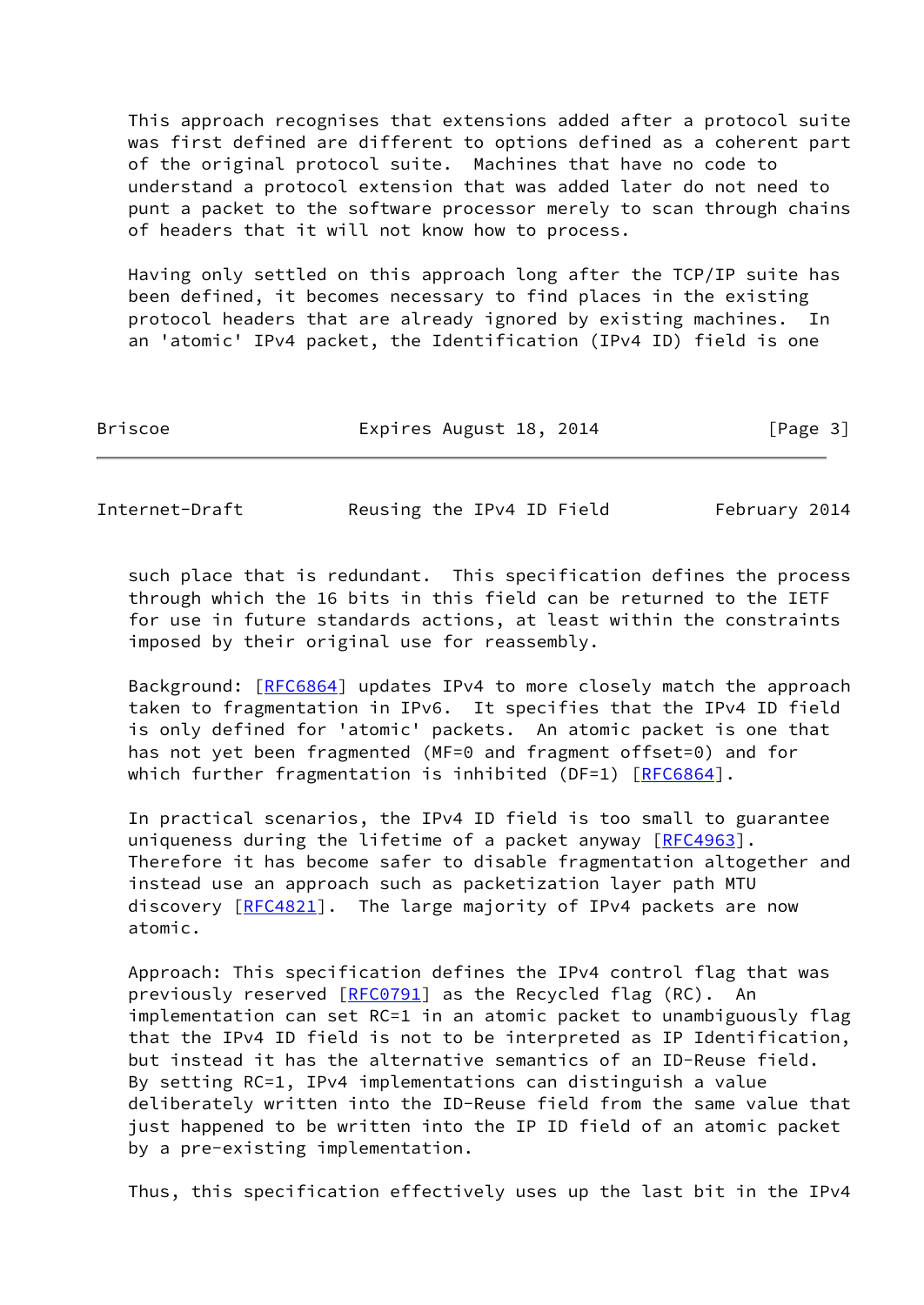header in order to free up 16 other bits. However, there are some constraints on the use of these 16 bits due to their original use as the IP ID field (enumerated in [Section 5.1](#page-10-0)). Of course the main constraint is that the bits are not available in non-atomic packets. But fragmentation is now used only rarely anyway, so it makes sense to see if the the Internet community can invent ways to use the 16 bits in the IPv4 ID field despite the constraints.

Frequently Asked Questions:

 1. There are many cases where a non-compliant machine ignores Don't Fragment (DF=1) and fragments a packet anyway.

 One answer is that we cannot allow non-complaint behaviour to always block progress. Another answer is that we may be able to detect and circumvent such non-compliant behaviour. For instance, if a non-compliant router fragments packets with DF=1, it may be possible to enhance path maximum transmission unit discovery (PMTUD) to find a lower segment size small enough to

| <b>Briscoe</b> | Expires August 18, 2014 | [Page 4] |
|----------------|-------------------------|----------|
|                |                         |          |

<span id="page-4-1"></span>Internet-Draft Reusing the IPv4 ID Field February 2014

prevent the offending box from fragmenting packets.

2. Shouldn't we be focusing on IPv6, not continuing to update IPv4?

 The simple answer is that, where additions are made to IPv6, sometimes it will be necessary to make a parallel addition to IPv4, to ensure continued interoperability between the IETF's two main protocols.

Document Roadmap: [Section 3](#page-5-0) defines the semantics of the updated IPv4 wire protocol and [Section 4](#page-7-0) defines intermediate node behaviour. [Section 5](#page-9-0) defines the process to be used for reassigning sub-fields of the IPv4 ID-Reuse field. Then **Section 6** describes a way to circumvent problems likely to arise when deploying this new protocol. Finally, [Section 7](#page-18-0) enumerates the updates to pre-existing RFCs, before the tailpiece sections considering IANA, Security and draw conclusions.

<span id="page-4-0"></span>[2](#page-4-0). Terminology

 The key words "MUST", "MUST NOT", "REQUIRED", "SHALL", "SHALL NOT", "SHOULD", "SHOULD NOT", "RECOMMENDED", "MAY", and "OPTIONAL" in this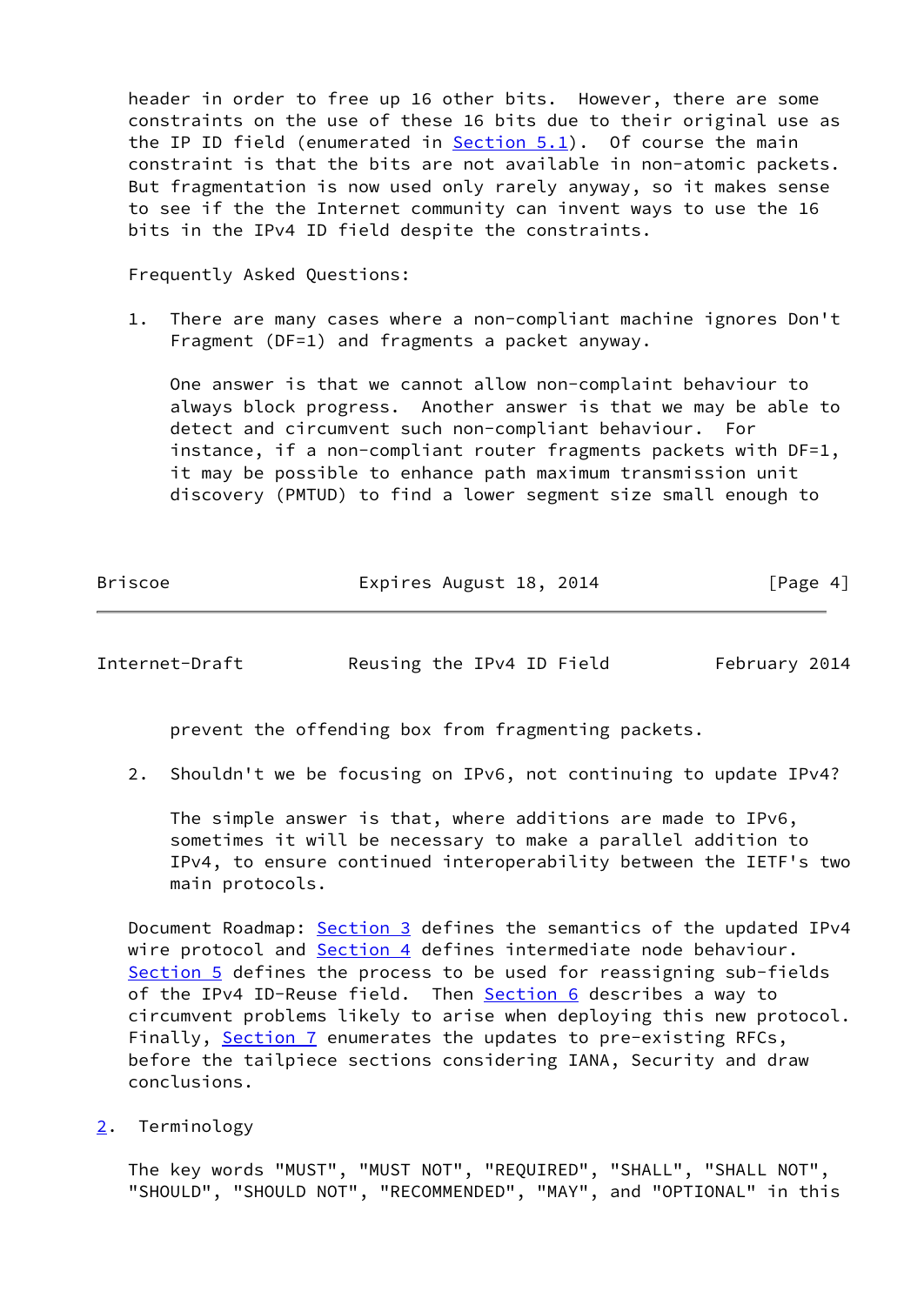document are to be interpreted as described in [RFC 2119 \[RFC2119](https://datatracker.ietf.org/doc/pdf/rfc2119)].

Further terminology used within this document:

- Atomic packet: A packet not yet having been fragmented (MF=0 and fragment offset=0) and for which further fragmentation has been inhibited (DF=1), or in the syntax of the C programming language ((DF==1) && (MF==0) && (Offset==0)) [\[RFC6864](https://datatracker.ietf.org/doc/pdf/rfc6864)].
- Recycled (RC) flag: The control flag that was 'reserved' in [[RFC0791\]](https://datatracker.ietf.org/doc/pdf/rfc0791) (Figure 1). The flag positioned at bit 48 of the IPv4 header (counting from 0). Alternatively, some would call this bit 0 (counting from 0) of octet 7 (counting from 1) of the IPv4 header.
- ID-Reuse field: Octets 5 and 6 (counting from 1) of the IPv4 header of an atomic packet (Figure 3). The field that would have been the IP Identification field if the packet were not atomic.
- <span id="page-5-0"></span>[3](#page-5-0). IPv4 Wire Protocol Semantics for Reusing the Identification Field

 This specification defines the control flag that was defined as 'reserved' in [[RFC0791](https://datatracker.ietf.org/doc/pdf/rfc0791)] as the Recycled (RC) flag (Figure 1).

| <b>Briscoe</b> | Expires August 18, 2014   | [Page 5]      |
|----------------|---------------------------|---------------|
| Internet-Draft | Reusing the IPv4 ID Field | February 2014 |
|                | $0 \t 1 \t 2$             |               |



The Recycled (RC) Flag was previously reserved.

Figure 1: The Control Flags at the Start of Byte 7 of the IPv4 Header

 Figure 2 recaps the definitions of octets 5 to 8 (counting from 1) of the IPv4 header [\[RFC0791](https://datatracker.ietf.org/doc/pdf/rfc0791)]. 0 1 2 3 0 1 2 3 4 5 6 7 8 9 0 1 2 3 4 5 6 7 8 9 0 1 2 3 4 5 6 7 8 9 0 1 +-+-+-+-+-+-+-+-+-+-+-+-+-+-+-+-+-+-+-+-+-+-+-+-+-+-+-+-+-+-+-+-+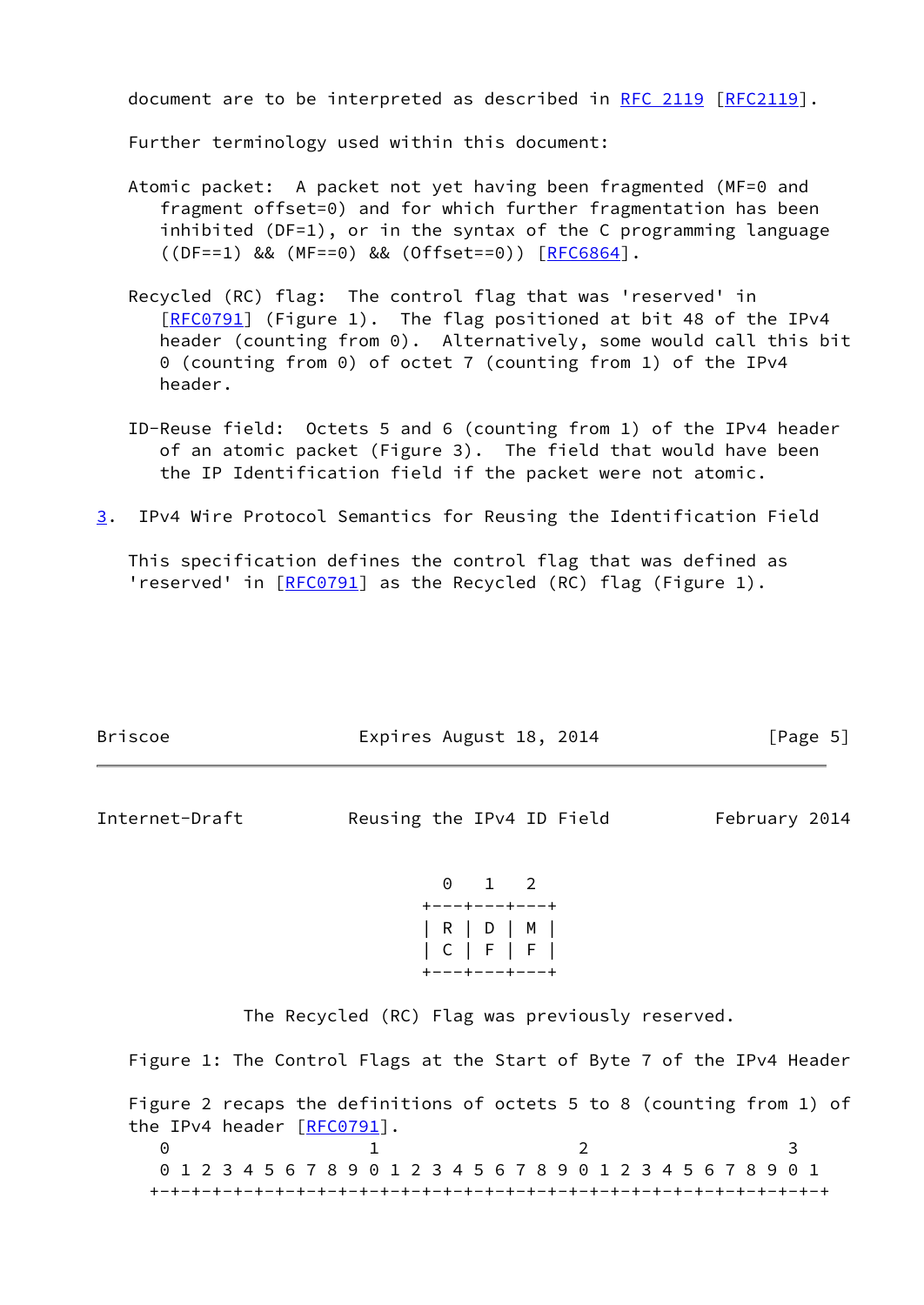Identification | Flags| Fragment Offset | +-+-+-+-+-+-+-+-+-+-+-+-+-+-+-+-+-+-+-+-+-+-+-+-+-+-+-+-+-+-+-+-+

Figure 2: Recap of [RFC791](https://datatracker.ietf.org/doc/pdf/rfc791) Definition of Octets 5 to 8 of the IPv4 Header.

 If an IPv4 implementation sets RC=1 on an atomic packet, octets 5 & 6 of the IPv4 header MUST be interpreted with the semantics of the ID- Reuse field, and MUST NOT be interpreted as the Identification field. Figure 3 shows how octets 5 & 6 are redefined as the ID-Reuse field when the packet is atomic, in the case where RC=1.

0 1 2 3 0 1 2 3 4 5 6 7 8 9 0 1 2 3 4 5 6 7 8 9 0 1 2 3 4 5 6 7 8 9 0 1 +-+-+-+-+-+-+-+-+-+-+-+-+-+-+-+-+-+-+-+-+-+-+-+-+-+-+-+-+-+-+-+-+ | ID-Reuse |1 1 0|0 0 0 0 0 0 0 0 0 0 0 0 0| +-+-+-+-+-+-+-+-+-+-+-+-+-+-+-+-+-+-+-+-+-+-+-+-+-+-+-+-+-+-+-+-+

 The Identification Field is redefined as the ID-Reuse Field when the Packet is Atomic and specifically when RC=1

Figure 3: Octets 5 to 8 of the IPv4 Header.

 If the Recycled flag is cleared to RC=0 on an atomic packet, some sub-fields of octets 5 & 6 of the IPv4 header MAY be interpreted with the semantics of the ID-Reuse field, but only in the highly constrained circumstances defined in [Section 6.2](#page-16-0).

 For the avoidance of doubt, the Recycled flag alone MUST NOT be assumed to indicate that the packet is atomic. Only the combination of ((DF==1) && (MF==0) && (Offset==0)) indicates that a packet is atomic. Then if the Recycled flag is also set, the ID field unambiguously has the semantics of the ID-Reuse field. If the Recycled flag of an atomic packet is cleared, its ID field only has

| Briscoe | Expires August 18, 2014 | [Page 6] |
|---------|-------------------------|----------|
|         |                         |          |

Internet-Draft Reusing the IPv4 ID Field February 2014

 the semantics of the ID-Reuse field in specific limited circumstances.

 It is expected that proposals to use the ID-Reuse field will each need a few bits, not the whole 16 bit field. Therefore this specification establishes a new IANA registry ([Section 8\)](#page-19-0) to record assignments of sub-divisions of the ID-Reuse field. In this way, it will be possible for new uses of different sub-divisions to be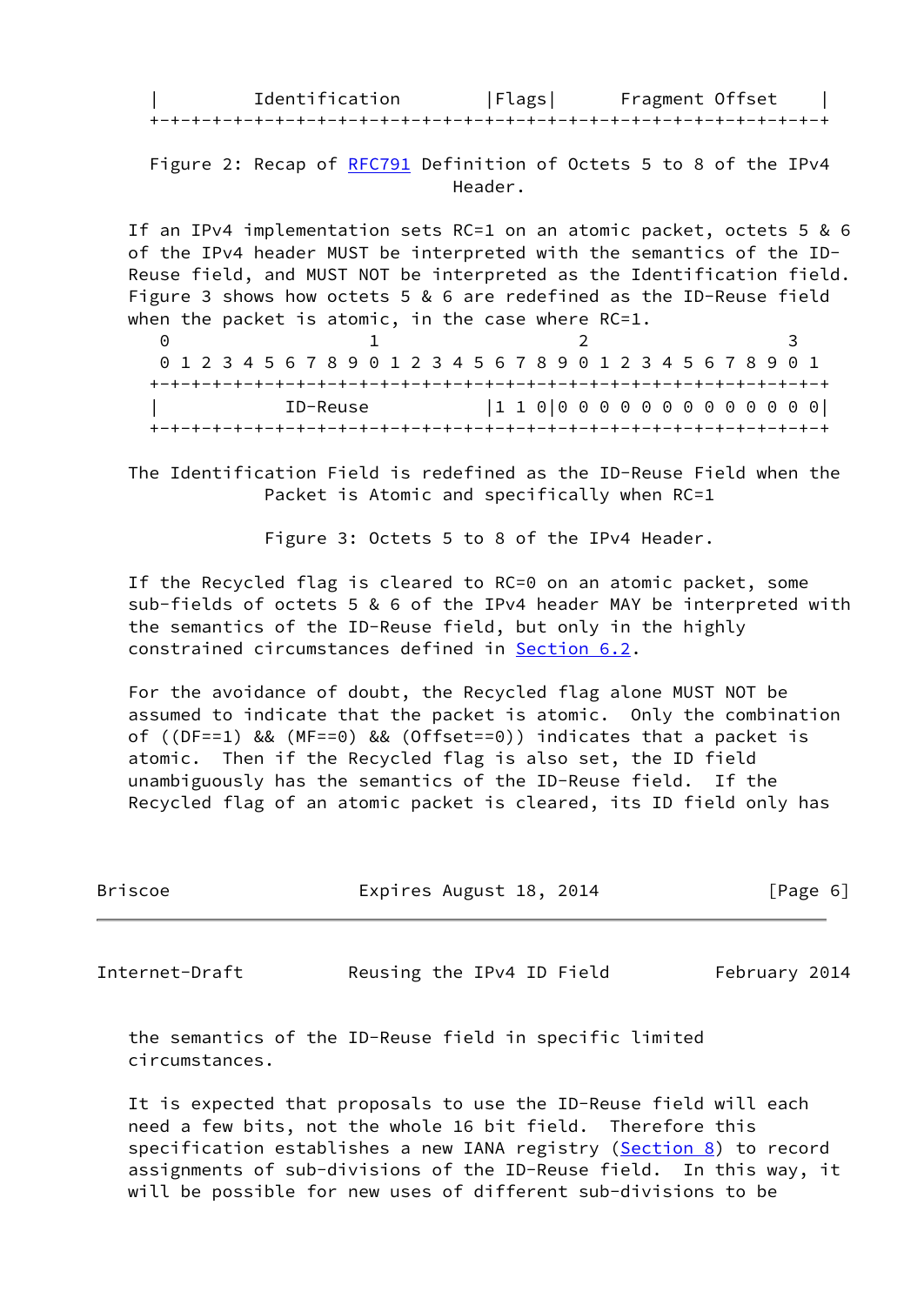orthogonal to each other. The process for incrementally defining new sub-divisions is specified in [Section 5.](#page-9-0)

 If an IPv4 packet header has RC=1 but it is not atomic ((DF==0) ||  $(MF==1)$  || (Offset !=0)), then all the fields of the IPv4 header are undefined and reserved for future use. If an implementation receives such a packet, it could imply:

- o that some currently unknown attack is being attempted
- o or that some future standards action has defined a meaning for this reserved combination of header values

 Therefore, if an implementation receives a non-atomic packets with RC=1, it MUST treat the packet as if the Recycled flag were cleared to 0, but it MUST NOT change the Recycled flag to zero. It MAY log the arrival of such packets and/or raise an alarm. It MUST NOT always drop such packets, but it MAY drop them under a policy that can be revoked if it is established that the appearance of such packets is the result of a future standards action.

 For convenience only, the above rules are summarised in Table 1. The semantics of octets 5 & 6 of the IPv4 header are tabulated for each value of the RC flag (rows) and for whether the packet is atomic or not (columns).

|     | RC flag   Non-Atomic | Atomic                                                  |
|-----|----------------------|---------------------------------------------------------|
| - 0 | Undefined            | Identification   ID-Reuse (Limited) $\vert$<br>ID-Reuse |

 Table 1: The Dependence of the Semantics of Octets 5 & 6 of the IPv4 Header on whether the Packet is Atomic and on the RC Flag

Briscoe **Expires August 18, 2014** [Page 7]

<span id="page-7-1"></span>Internet-Draft Reusing the IPv4 ID Field February 2014

<span id="page-7-0"></span>[4](#page-7-0). Behaviour of Intermediate Nodes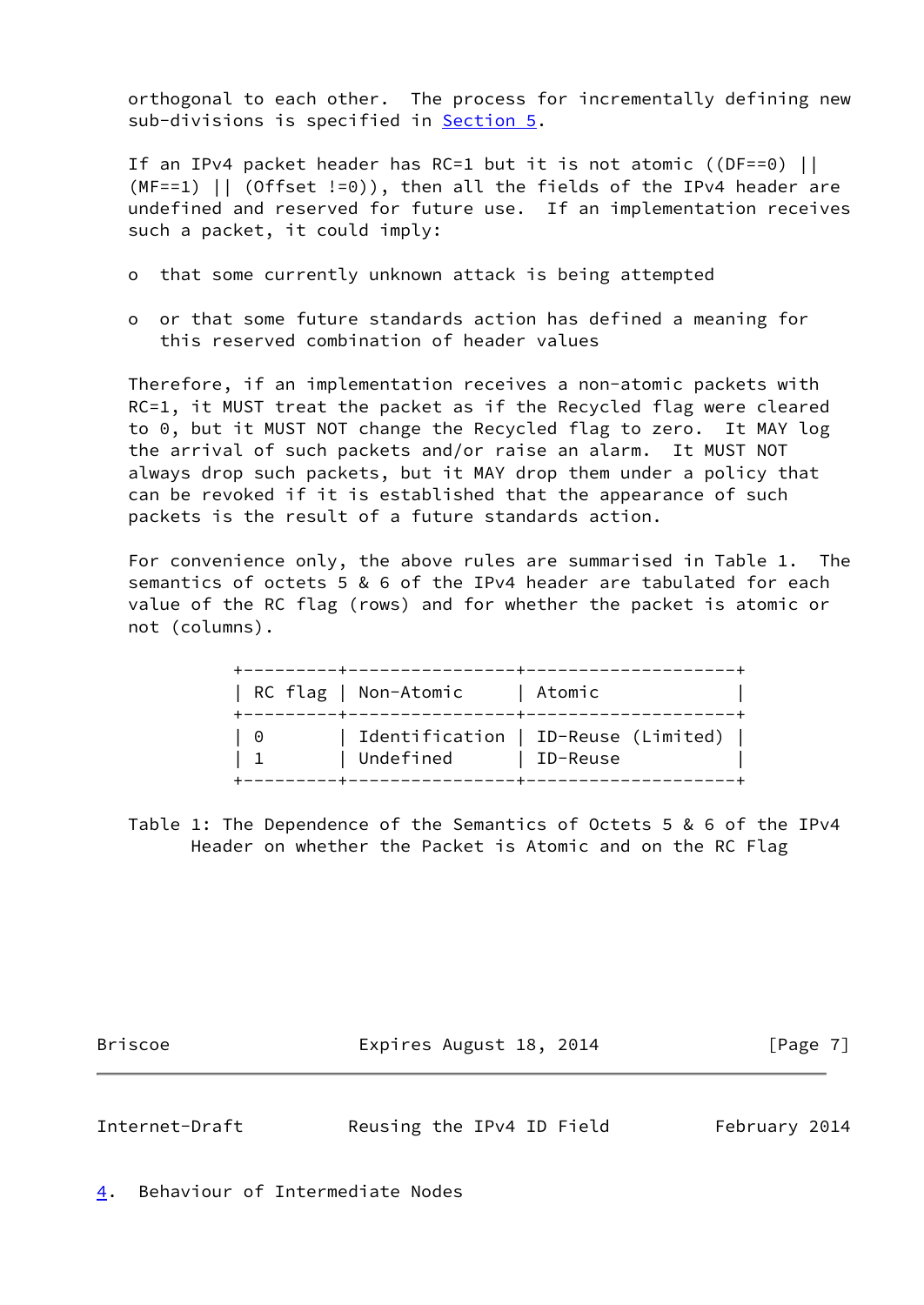### <span id="page-8-0"></span>[4.1](#page-8-0). End-to-End Preservation of ID-Reuse Semantics

 If the source sets the RC flag to 1 on an atomic packet, another node MUST NOT clear the RC flag to zero. Otherwise the semantics of the ID-Reuse field would change (see the Security Considerations in [Section 9](#page-20-0) for discussion of the integrity of the ID-Reuse field). Note that intermediate nodes are already not expected to change an atomic packet to non-atomic, which otherwise would also risk changing the semantics of the ID-Reuse field.

 If the source zeros the RC flag on an atomic packet, an intermediate node MAY change the RC flag to 1. At this time, no case is envisaged where an intermediate node would need to do this. However, as this behaviour preserves ID-Reuse semantics safely, it is not precluded in case it will prove useful (e.g. for sender proxies).

<span id="page-8-1"></span>[4.2](#page-8-1). Tunnel Behaviour

 This specification does not need to change the following aspects of IPv4-in-IPv4 tunnelling, which already provide the most useful semantics for the ID-Reuse field:

- o For some time, it has been mandated that an atomic packet "MUST" be encapsulated by an atomic outer header [\[RFC2003](https://datatracker.ietf.org/doc/pdf/rfc2003)] (although some implementations are broken in this respect).
- o On decapsulation the outgoing header will naturally propagate the ID-Reuse field of the inner header.

 However, compliant IPv4 encapsulation implementations SHOULD copy the ID-Reuse field when encapsulating an atomic IPv4 packet in another atomic IPv4 header, irrespective of the setting of the Recycled flag. It would be ideal but impractical to assert 'MUST' in this last clause, given it cannot be assumed that pre-existing IPv4-in-IPv4 encapsulators will propagate the ID-Reuse field to the outer header (see  $Section 5.1$ ).

 IPv6 packets without a fragmentation extension header are inherently atomic. Therefore, if an IPv4 header encapsulates an IPv6 packet, the encapsulator is already required to set the outer as atomic.

 There is no direct mapping between the IPv4 ID-Reuse field as a whole and any IPv6 header field (main or extension), because the ID-Reuse field is merely a container for yet-to-be-defined sub-fields. However, sub-fields of the ID-Reuse field might be defined to provide a mapping for IPv6 extension headers that need to be visible in the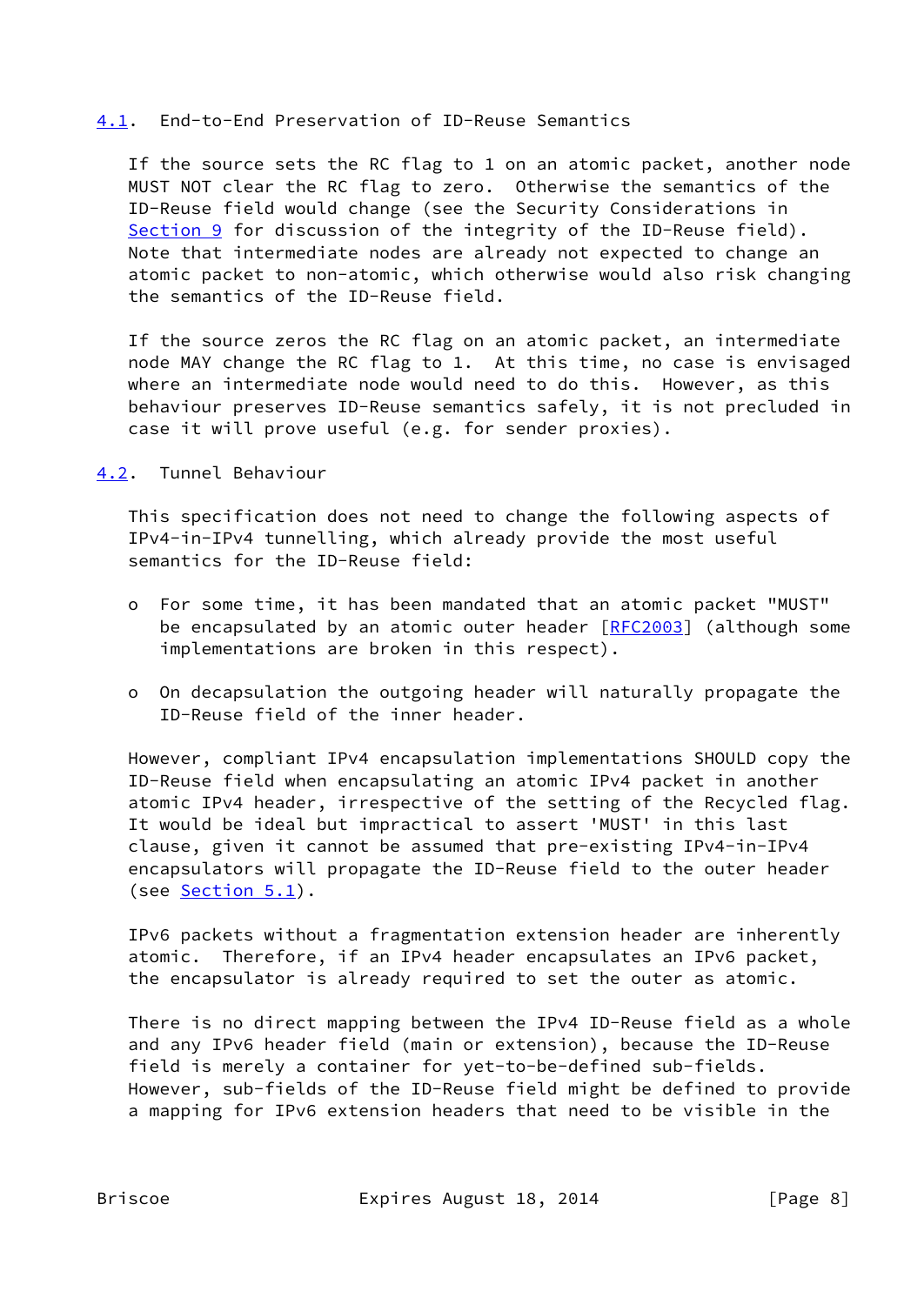<span id="page-9-1"></span> outer IPv4 header of a tunnel. The present specification cannot say anything in general about any such mappings or any associated tunnel behaviour. Any such behaviour will have to be defined when individual ID-Reuse sub-fields are specified.

<span id="page-9-0"></span>[5](#page-9-0). Process for Defining Subdivisions of the ID-Reuse Field

 When IPv4 was designed, then later IPv6, all the fields in the main IP header were initially defined together in a coordinated fashion. In contrast, the only practical way to define new uses for the bits in the ID-Reuse field will be to adopt a gradual addition approach, in which subsets of the bits or codepoints will have to be assigned on the merits of each request at the time.

 Each new scheme will need to submit an RFC that requests a subdivision of the ID-Reuse field and assigns behaviours to the codepoints within this subdivision. A specification defining a new use of a subdivision of the ID-Reuse field MUST register this use with the IANA, which will maintain a registry for this purpose [\(Section 8](#page-19-0)).

 Proposals to reuse the IP ID field could relate to other parts of the IPv4 header in the following different ways {ToDo: this list is not exhaustive}:

- Orthogonal: Some new protocol proposals will need to apply whatever is in the rest of the packet, e.g. whether unicast or multicast, whatever the Diffserv codepoint and whatever else might have been added in the rest of the IP-Reuse field. Schemes that need to be orthogonal to other elements of the IPv4 protocol will require assignment of a number of bits as a dedicated sub-field of the ID- Reuse field.
- Mutually exclusive: It might be impossible for two uses of the ID- Reuse field to both apply to the same packet. Such mutually exclusive schemes will only each require a range of codepoints within a sub-field.
- Conditional: Some protocol proposals might only apply when other parts of the header satisfy certain conditions, e.g. only for multicast packets. The IANA will need to register these conditions so that the bits can still be assigned for other uses when the conditions do not apply.

 To allow interworking between sub-fields that are being defined incrementally, every new protocol MUST assign the all-zeros codepoint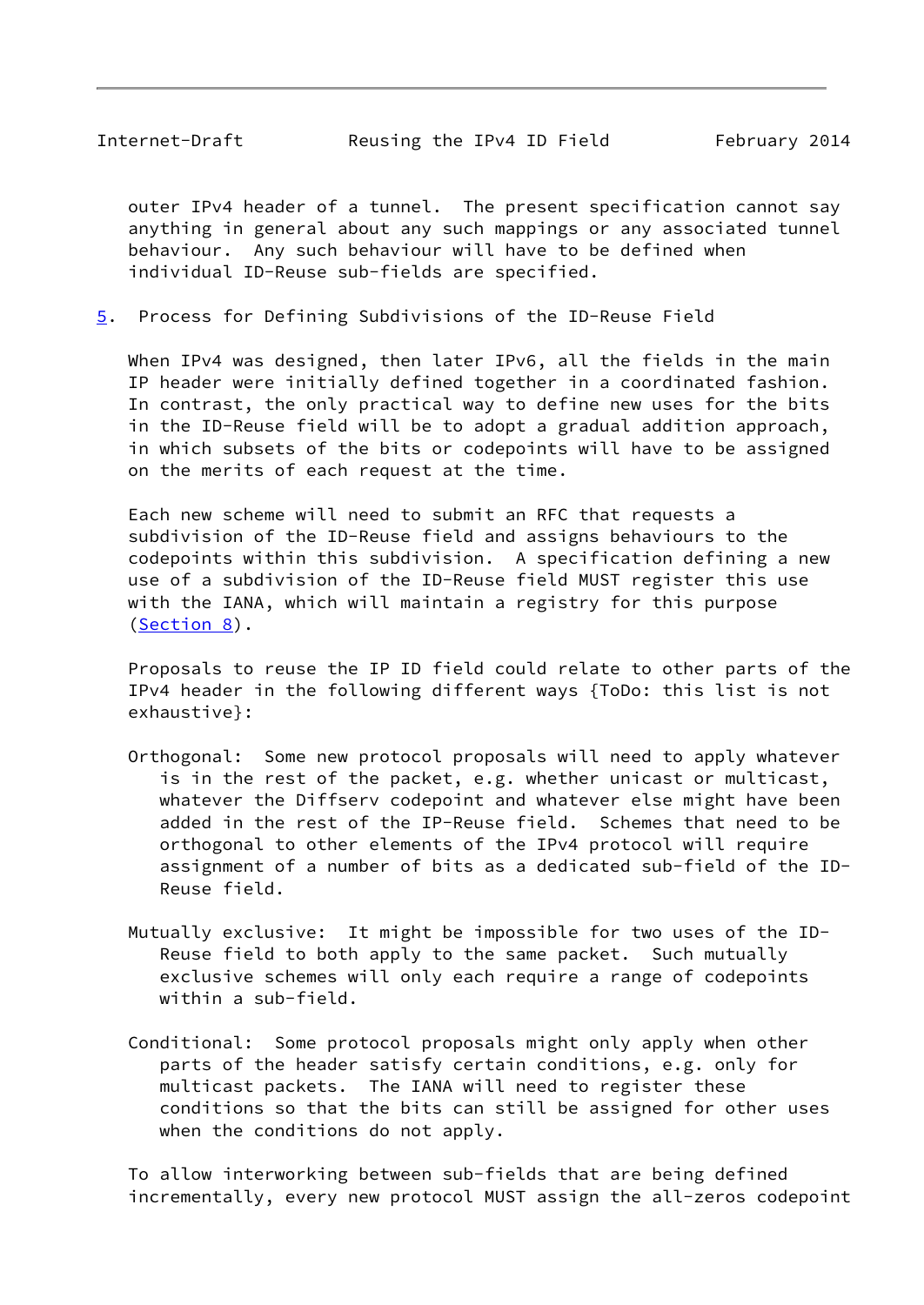of its sub-field to mean the new protocol is 'turned off'. This means that implementations of the new protocol will treat such

Briscoe **Expires August 18, 2014** [Page 9]

<span id="page-10-1"></span>Internet-Draft Reusing the IPv4 ID Field February 2014

 packets as they would have been treated before the new protocol was defined.

 Implementations MUST also clear to zero any bits in the ID-Reuse field that are not defined at the time the implementation is coded.

 Proposals to use sub-fields of ID-Reuse will have to be assessed in the order they arrive without knowing what future proposals they might preclude. To judge each proposal, at least the following criteria will be used:

- Constraint satisfaction: Each proposal MUST either satisfy all the constraints in [Section 5.1](#page-10-0) below, or include measures to circumvent them.
- General usefulness: Proposals that are not applicable to a broad set of services that can be built over the internetwork protocol SHOULD NOT warrant consuming the newly freed up IPv4 header space.
- Parsimony: Burning up a large proportion of the remaining bits will count against a proposal.
- Backward compatibility with prior uses of ID-Reuse: As more sub fields of the ID-Reuse field become defined, each new proposal SHOULD ensure that it takes into account potential interactions with earlier standards actions or experiments defining other sub fields.
- Forward compatibility with potential uses of ID-Reuse: In addition, proposals that demonstrate sensitivity to potential future uses of the remaining sub-fields of the ID-Reuse field will be more likely to progress through the IETF's approval process.
- Do no harm: Proposals that do no harm to existing uses of the Internet will be favoured over those that do more harm.

<span id="page-10-0"></span>[5.1](#page-10-0). Constraints on Uses of the ID-Reuse Field

Atomic packets: The IPv4 ID field cannot be reused if the packet is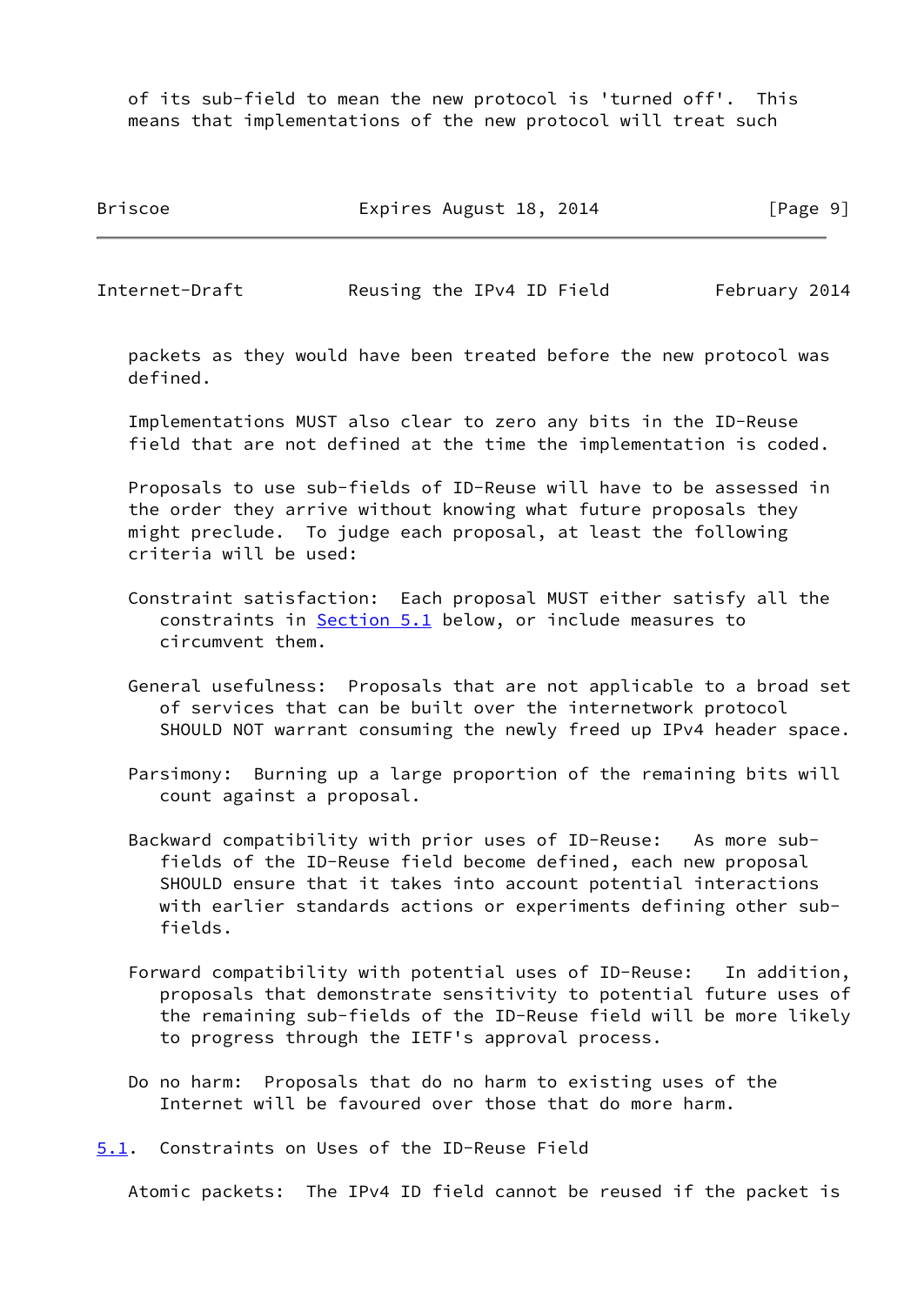not atomic, because then the IP ID field will need to be used for its original purpose: fragment reassembly.

 IPsec interaction: The IP Authentication Header (AH) [[RFC4302](https://datatracker.ietf.org/doc/pdf/rfc4302)] assumes and requires the IPv4 ID field to be immutable, otherwise verification of authentication and integrity checks will fail. Any new use of bits in the ID-Reuse field MUST ensure the bits are immutable, at least between IPsec endpoints (whether transport or tunnel mode). It cannot be assumed that pre-existing IPsec

| Briscoe | Expires August 18, 2014 | [Page 10] |
|---------|-------------------------|-----------|
|---------|-------------------------|-----------|

<span id="page-11-1"></span>Internet-Draft Reusing the IPv4 ID Field February 2014

implementations will check the setting of the Recycled flag.

 Note that the Recycled flag itself is considered mutable and masked out before calculating an authentication header [[RFC4302](https://datatracker.ietf.org/doc/pdf/rfc4302)] (see [Section 9](#page-20-0)).

 Tunnelling: Any new use of the ID-Reuse field in atomic packets cannot reliably assume that the ID-Reuse field will propagate unchanged into the outer header of an IPv4-in-IPv4 tunnel [RFC2003, [RFC4301](https://datatracker.ietf.org/doc/pdf/rfc4301)]. It is likely that an IPv4 tunnel ingress will encapsulate an atomic packet with another atomic outer header, as this behaviour was mandated in [[RFC2003](https://datatracker.ietf.org/doc/pdf/rfc2003)]. However it is known that some implementations are broken in this respect. It is possible that an IPv4 encapsulator might copy the IP ID field of an arriving atomic packet into the outer header. However this behaviour has never been required and therefore cannot be guaranteed for pre-existing tunnels.

 Nonetheless, it can be assumed that the IPv4 ID field will be preserved through the inner header into the outgoing packet at the other end of the tunnel (even though this behaviour would not strictly have been necessary for an atomic packet).

 Incremental deployment: Each new proposal will need to consider any detrimental effects from pre-existing IPv4 implementations, assuming that they are likely to act on atomic packets without first checking on the setting of the Recycled flag.

<span id="page-11-0"></span>[5.2](#page-11-0). Process Example

 For illustration purposes, imagine two RFCs have been published: an experimental track RFC called Experiment A (ExA) and a standards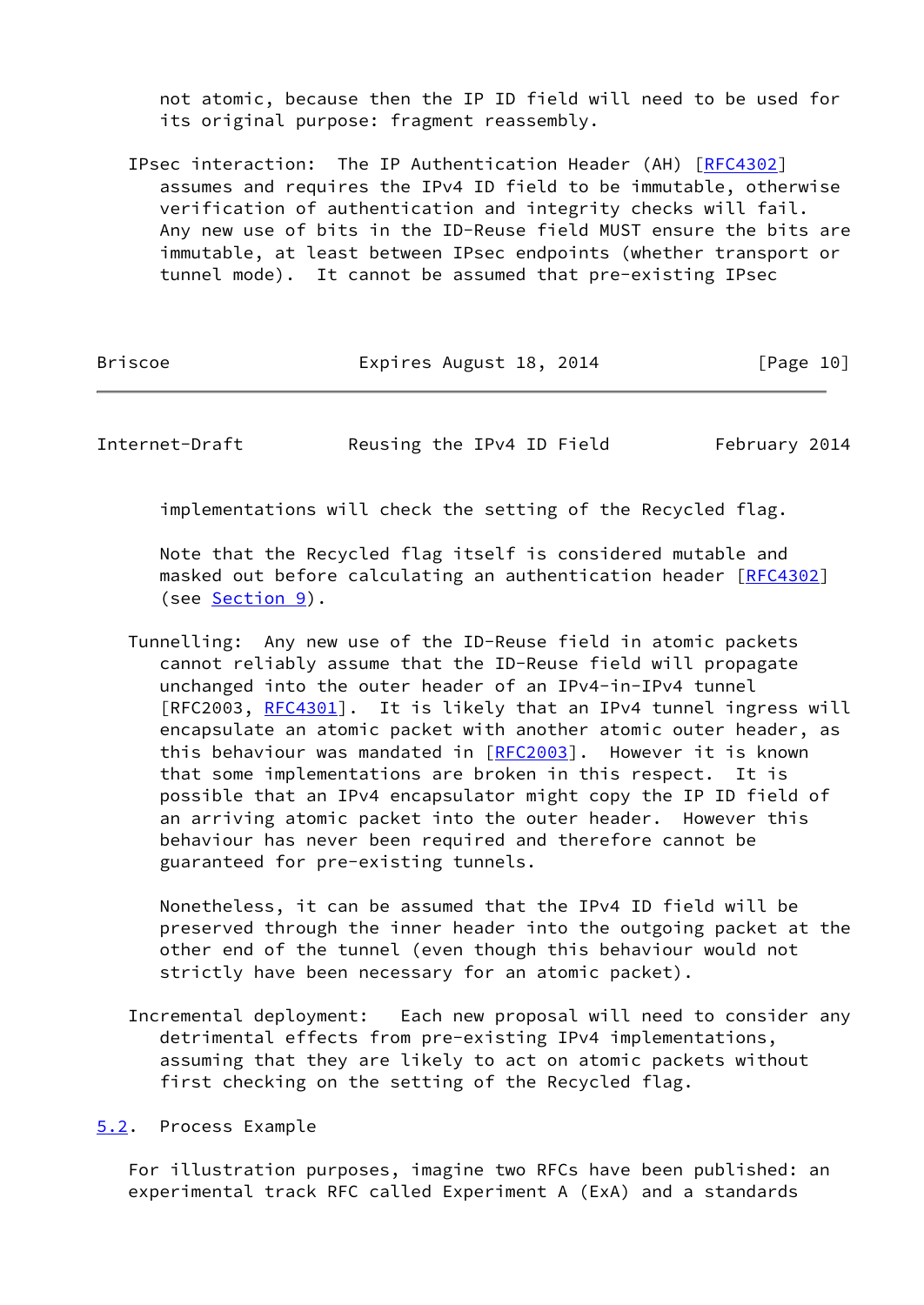track RFC called Standard B (StB) and . Imagine they define respectively a use for bits bits 14 to 15 and 11 to 13 of the ID- Reuse field. Figure 4 shows example IANA registry entries for these imaginary sub-fields.

Briscoe **Expires August 18, 2014** [Page 11]

| Internet-Draft |                                                                                                       | Reusing the IPv4 ID Field | February 2014 |
|----------------|-------------------------------------------------------------------------------------------------------|---------------------------|---------------|
|                |                                                                                                       |                           |               |
|                | Protocol name:                                                                                        | StB                       |               |
|                | RFC:                                                                                                  | <b>BBBB</b>               |               |
|                | Leftmost bit:                                                                                         | 11                        |               |
|                | No. of bits allocated: 3                                                                              |                           |               |
|                | Sub-field defined if: Atomic packet and RC=1                                                          |                           |               |
|                | Protocol name:                                                                                        | ExA                       |               |
|                | RFC:                                                                                                  | AAAA                      |               |
|                | Leftmost bit:                                                                                         | 14                        |               |
|                | No. of bits allocated: 2                                                                              |                           |               |
|                | Sub-field defined if: Atomic packet and RC=1                                                          |                           |               |
|                | Figure 4: Example IANA Registry of Sub-fields of the ID-Reuse Field                                   |                           |               |
|                | Figure 5 shows an example of how incremental specification of<br>subdivisions of ID-Reuse would work. |                           |               |
| $\Theta$       |                                                                                                       | 2                         | 3             |
|                | 0 1 2 3 4 5 6 7 8 9 0 1 2 3 4 5 6 7 8 9 0 1 2 3 4 5 6 7 8 9 0 1                                       |                           |               |
|                |                                                                                                       |                           |               |
|                |                                                                                                       |                           |               |
|                | 00000000000 StB   ExA                                                                                 |                           |               |
|                | $1 \t0 \t1 \t0 \t1$                                                                                   |                           |               |
|                |                                                                                                       |                           |               |

Figure 5: Example of Reuse of Octets 5 & 6 using RC=1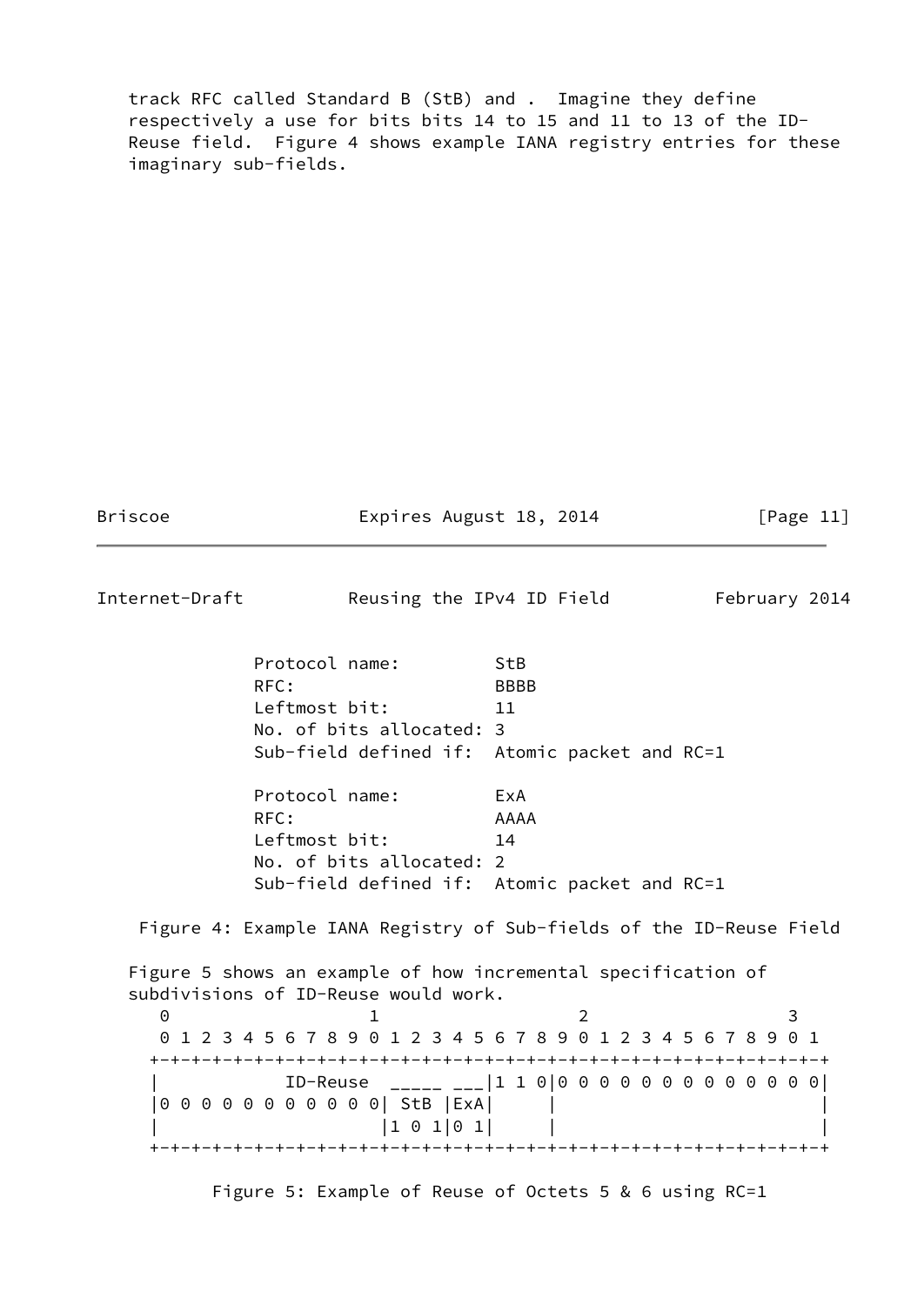The bits shown in each row of Figure 5 define the semantics of the bits shown in the next row down, as follows:

- o The top row identifies that the packet is atomic and the RC flag is 1. Therefore octets 5 & 6 of the IPv4 header are redefined as the ID-Reuse field.
- o The middle row shows the bits assigned to Standard B and Experiment A by IANA. An implementer has to ensure that all the bits of the ID-Reuse field that are yet to be defined (bits 0-10) are cleared to zero.
- o The bottom row shows that an implementation of ExA has set its 2-bit sub-field to codepoint 01 and an implementation of StB has set its 3-bit sub-field to codepoint 101. The meaning of each would be defined in the RFCs for ExA and StB respectively.

 Imagine now that Experiment C (ExC) is defined later to use bits 0-7 of the ID-Reuse field. If the packet in Figure 5 is received by an implementation of ExC, then it will see only zeros in the ExC sub field. Therefore the implementation of ExC will treat the packet as if ExC is turned off (as mandated in  $Section 5$ ).

| Briscoe | Expires August 18, 2014 | [Page 12] |
|---------|-------------------------|-----------|
|         |                         |           |

<span id="page-13-1"></span>

Internet-Draft Reusing the IPv4 ID Field February 2014

 Similarly, the implementation of protocol StB can rely on being able to turn off Experiment A by setting bits 14 & 15 to zero.

<span id="page-13-0"></span>[6](#page-13-0). Incremental Deployment of New Uses of the IPv4 ID Field

When implementations first set the Recycled flag to 1, they are likely to be blocked by certain middleboxes, either deliberately (e.g. firewalls that assume anomalies are attacks) or erroneously (e.g. having misunderstood the phrase "reserved, must be zero" in [RFC791](https://datatracker.ietf.org/doc/pdf/rfc791)). It is also possible that broken 'normalisers' might clear RC to zero if it is 1, although so far no tests have found such broken behaviour.

 To address this problem, [Section 6.2](#page-16-0) introduces a way to use a sub field of ID-Reuse without having to set RC=1. In this approach, packet headers using the new protocol will be indistinguishable from an IPv4 header not using the new protocol. Therefore it will be possible to guarantee that middleboxes will not treat packets using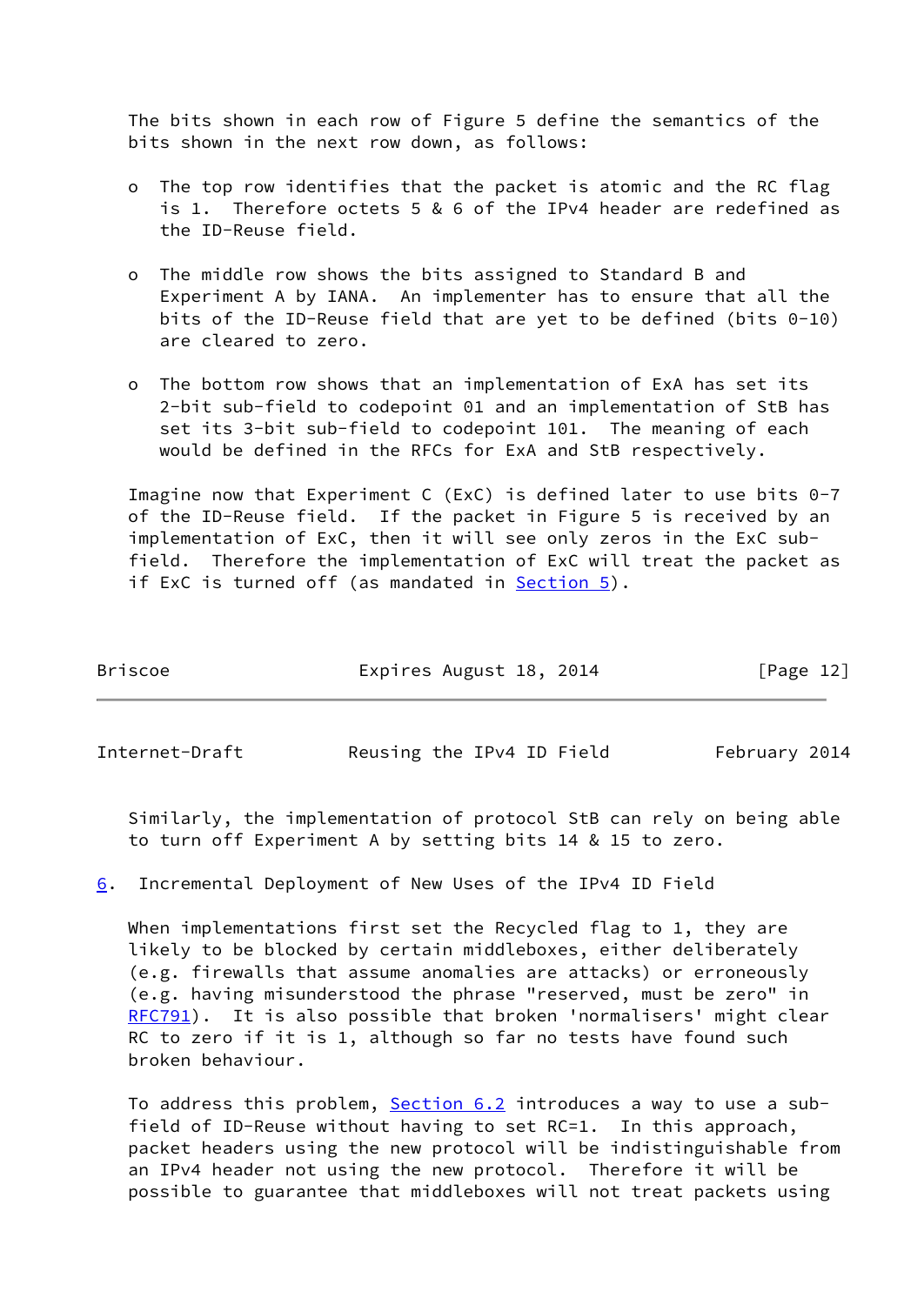the new protocol any differently from other IPv4 packets.

 Many pre-existing IPv4 hosts cycle through all the values in the IP ID field even when sending atomic packets in which the IP ID field has no function. Therefore, these pre-existing IPv4 hosts will occasionally issue a packet that happens to look as if it is using a codepoint of a new protocol using the IP ID field. Without RC=1, there will be no way to distinguish the two.

|                                    | middlebox traversal   new protocol recognition |
|------------------------------------|------------------------------------------------|
| RC=0   Assured<br>RC=1   Uncertain | Uncertain<br>Assured                           |

 Table 2: Tradeoff between deterministic middlebox traversal and deterministic protocol recognition

Table 2 shows the tradeoff between using RC=0 or RC=1:

 RC=0: If an implementation of a new protocol uses RC=0, its packets will traverse middleboxes, but it will suffer a small fraction of false positives when recognising which packets using the new protocol -- occasionally it will mistakenly assume a packet is using the new protocol when it is actually just random noise in the IP ID field from a pre-existing implementation.

Briscoe **Expires August 18, 2014** [Page 13]

Internet-Draft Reusing the IPv4 ID Field February 2014

RC=1: If an implementation of a new protocol uses RC=1, its packets may be black-holed by some middleboxes, but it will be certain which packets use the new protocol and which don't.

 Nonetheless, a probabilistic protocol that can be deployed may be more useful than a deterministic protocol that cannot.

<span id="page-14-0"></span>[6.1](#page-14-0). Process Example with RC=0

 Figure 6 shows an example of how this approach would work with RC=0. For illustration purposes imagine, as in the previous example in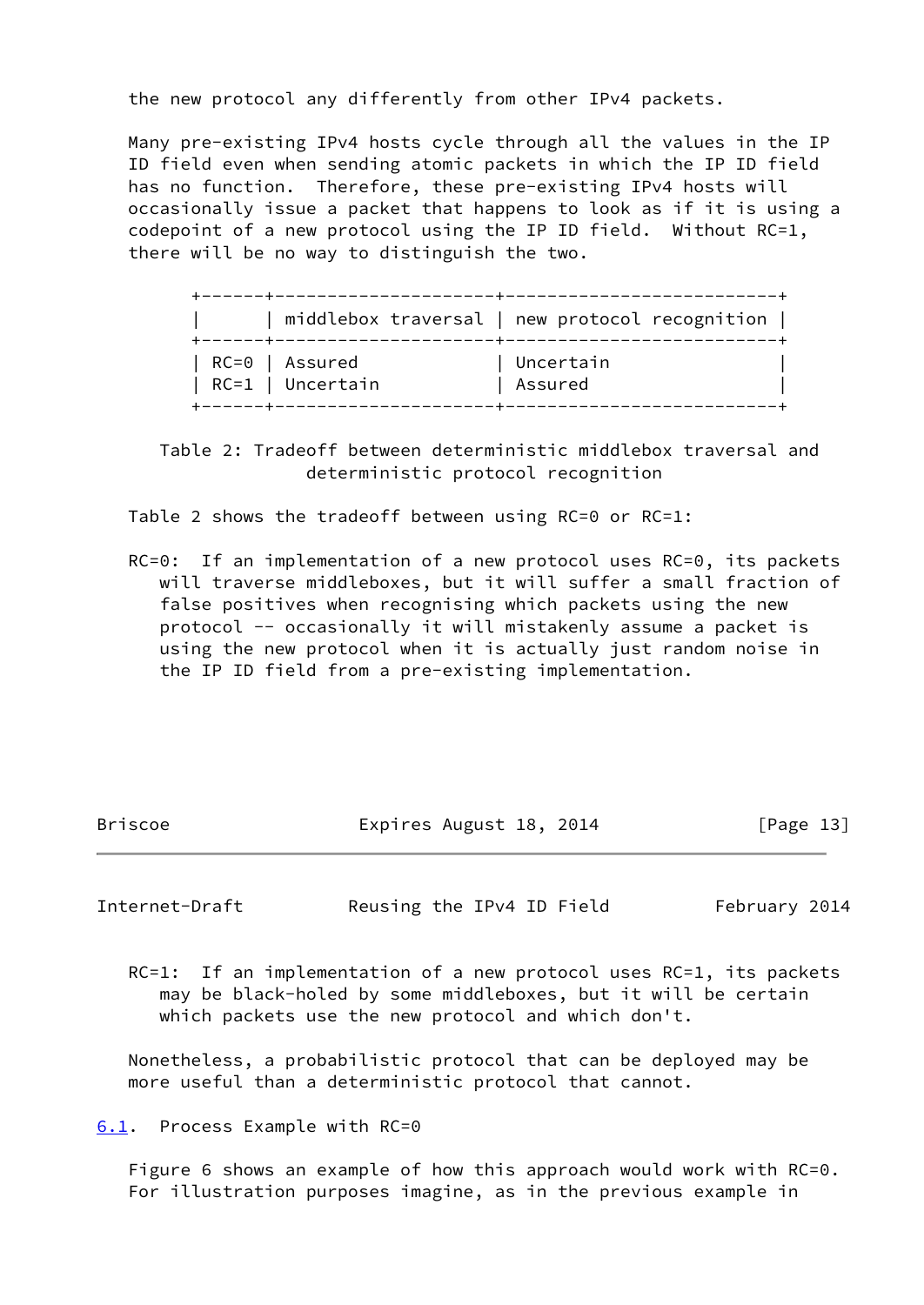[Section 5.2](#page-11-0), that an experimental track RFC has been published called Experiment A (ExA) that defines bits 14 to 15 of the ID-Reuse field for atomic packets with RC=1. Now imagine another experimental track RFC has been published called Experiment B (ExB) that defines a use for bits 11 to 13 of the ID-Reuse field, but does not require RC=1. In fact a packet is defined as complying with ExB whether RC=1 or RC=0 (i.e., RC=X, where 'X' means don't care). Figure 7 shows the IANA registry entries for these imaginary sub-fields.

0 1 2 3 0 1 2 3 4 5 6 7 8 9 0 1 2 3 4 5 6 7 8 9 0 1 2 3 4 5 6 7 8 9 0 1 +-+-+-+-+-+-+-+-+-+-+-+-+-+-+-+-+-+-+-+-+-+-+-+-+-+-+-+-+-+-+-+-+ | ID-Reuse \_\_\_\_\_ |X 1 0|0 0 0 0 0 0 0 0 0 0 0 0 0| |0 0 0 0 0 0 0 0 0 0 0| ExB |0 0|0 | |  $|1 \ 0 \ 1|$  | | +-+-+-+-+-+-+-+-+-+-+-+-+-+-+-+-+-+-+-+-+-+-+-+-+-+-+-+-+-+-+-+-+

 Figure 6: Example of Experimental Reuse of Octets 5 & 6 Without Requiring RC=1

 The bits shown in each row of Figure 6 define the semantics of the bits shown in the next row down, as follows:

- o The top row identifies that the packet is atomic. The RC flag is don't care ('X'), so RC does not have to be 1. Implementations can clear RC to 0 to traverse awkward middleboxes, but RC can be set to 1 otherwise.
- o The middle row shows that an implementation of Experiment B (ExB) has set RC=0. It is also using the ID-Reuse field, so it clears all the bits to zero except those in its own sub-field (bits 11-13). It will have registered this experimental use with the IANA as shown in the top example of Figure 7.
- o The bottom row shows that an implementation of ExB has set its 3-bit sub-field to codepoint 101, the meaning of which will have been defined in the RFC specifying the ExB protocol.

| <b>Briscoe</b> | Expires August 18, 2014 | [Page 14] |
|----------------|-------------------------|-----------|
|                |                         |           |

<span id="page-15-0"></span>

| Internet-Draft | Reusing the IPv4 ID Field | February 2014 |
|----------------|---------------------------|---------------|
|----------------|---------------------------|---------------|

 Note that, the process for using protocol ExB without RC=1 [\(Section 6.2](#page-16-0)) precludes an implementation from using the ExA protocol in the same packet  $-$  any one packet can only be part of one RC=0 protocol at a time.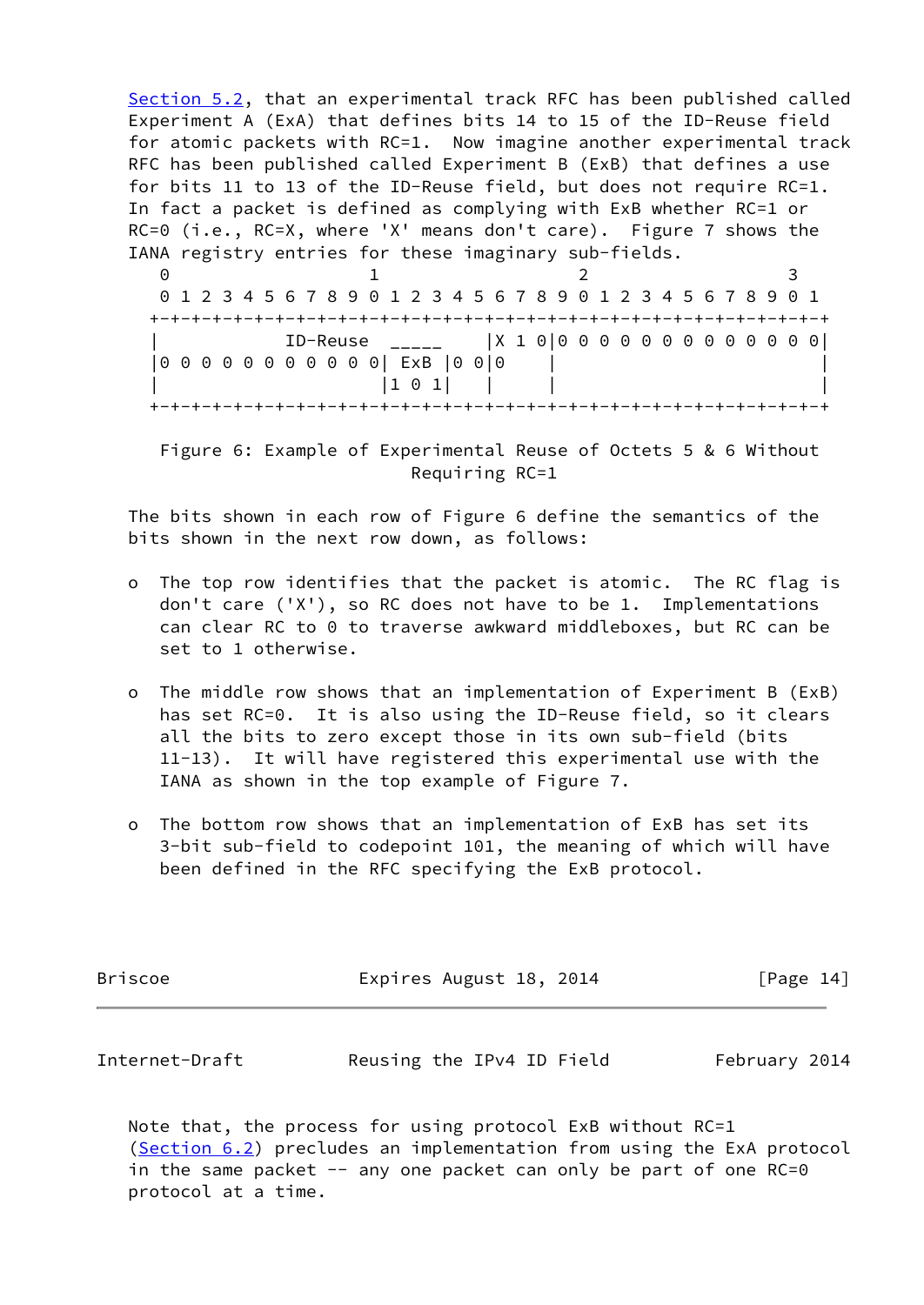### <span id="page-16-0"></span>[6.2](#page-16-0). Process for Using the ID-Reuse Field Without Requiring RC=1

 This approach SHOULD NOT be used unless the preferred approach [\(Section 5](#page-9-0)) is impractical due to middleboxes blocking packets with RC set to 1.

 To follow this non-preferred approach, the registration with the IANA MUST specify that the sub-field of ID-Reuse is defined for 'RC=X', meaning "don't care", that is RC may be either set or cleared (for an example, see the final bullet of the imaginary registration details in [Section 8\)](#page-19-0). The RFC defining the relevant ID-Reuse sub-field MUST also make it clear that the sub-field is defined for either value of the Recycled flag (RC=X) in an atomic IPv4 packet.

 This approach will not be feasible for all protocols; only those that satisfy the severe constraints laid down below. Otherwise, for protocols that cannot satisfy these prerequisite constraints, the preferred approach in [Section 5](#page-9-0) wth RC=1 will be the only option.

 Once a sub-field of the ID-Reuse field has been registered with the IANA, implementations of the protocol can use any of the available codepoints within that sub-field in atomic packets without having to set RC=1, if and only if the following constraints can be satisfied:

- 1. New protocol implementations MUST NOT use RC=0 unless the treatments associated with all the new codepoints are generally benign to packets not taking part in the protocol. 'Benign' means the new protocol SHOULD do no more harm to other packets than previous implementations did. Using the term 'SHOULD' rather than 'MUST' does not completely rule out new protocol proposals that might sometimes introduce slightly more harm, but such proposals will need to give strong justifications
- 2. Implementations MUST clear all the other bits of the ID-Reuse field (except those in the new protocol's sub-field) to zero. Note that this is different to the approach with RC=1, where more than one sub-field at once can be non-zero
- 3. In addition the constraints in [Section 5.1](#page-10-0) must also be satisfied.

 Constraint #1 is severe but necessary in order to ensure that a new protocol (e.g. ExB) does not harm atomic packets from pre-existing

Briscoe **Expires August 18, 2014** [Page 15]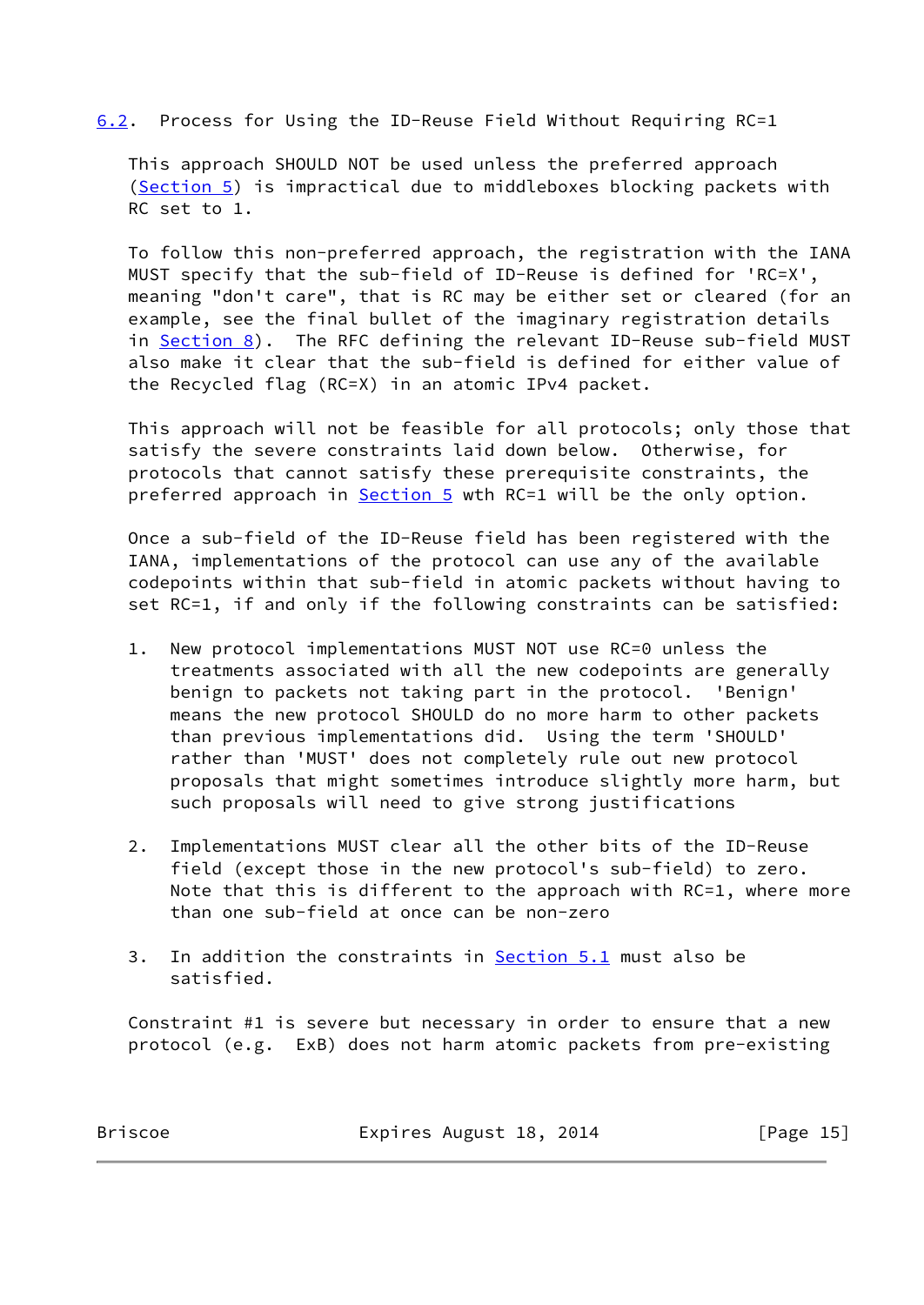IPv4 implementations. For example, a receiving implementation of ExB can assume that most packets with all zeros in bits 0-10 and 14-15 were deliberately set by another implementation of ExB. But many pre-existing implementations of IPv4 will be cycling (sequentially or randomly) through all the IPID values as they send out packets. Occasionally they will send out a packet that happens to look like it complies with protocol ExB. For the case of ExB with a 3-bit sub field, such false positives will occur with probability 1 in 2^13 (~0.01%). We term this the misrecognition probability.

 If the new protocol were designed to do harm (e.g. to deprioritise certain packets against others) that would be fine for those packets intended to take part in the new protocol. But it would not be acceptable to harm even a small proportion of packets misrecognised as using the new protocol. This is why the RC=0 approach can only be allowed for a new protocol that is generally benign.

 Constraint #2 is necessary in order to ensure the misrecognition probability remains low. If only one sub-field is allowed at one time, all the other bits in the ID-Reuse field will have to be zero. This ensures that a pre-existing IPv4 implementation cycling through all the IP ID values will collide less frequently with values used for each new protocol.

As already stated ([Section 5\)](#page-9-0), each new protocol MUST define the all zeros codepoint of its sub-field to mean that the new protocol is 'turned off'.

 This arrangement ensures that packets with an IPv4 ID of zero will never collide with a codepoint used by any ID-Reuse scheme, whether RC=0 or RC=1. All zeros was deliberately chosen as the common 'turned off' codepoint because some pre-existing implementations have used zero as the default IP ID for atomic packets.

 In either case, whether the Recycled flag is set or not, a sub-field of the ID-Reuse field MUST be registered with the IANA, initially for experimental use, by referencing the relevant experimental track RFC. This will ensure that experiments with different sub-fields of the ID-Reuse field can proceed in parallel on the public Internet without colliding with each other. The referenced RFC MUST define a coherent process for returning the bits for other uses if the experimental approach does not progress to the standards track.

 The same sub-field can be used with the same semantics as the experiment progresses, initially with the Recycled flag cleared to 0 and later set to 1. And the same protocol semantics can be used whether the proposal is experimental or standards track. Thus, the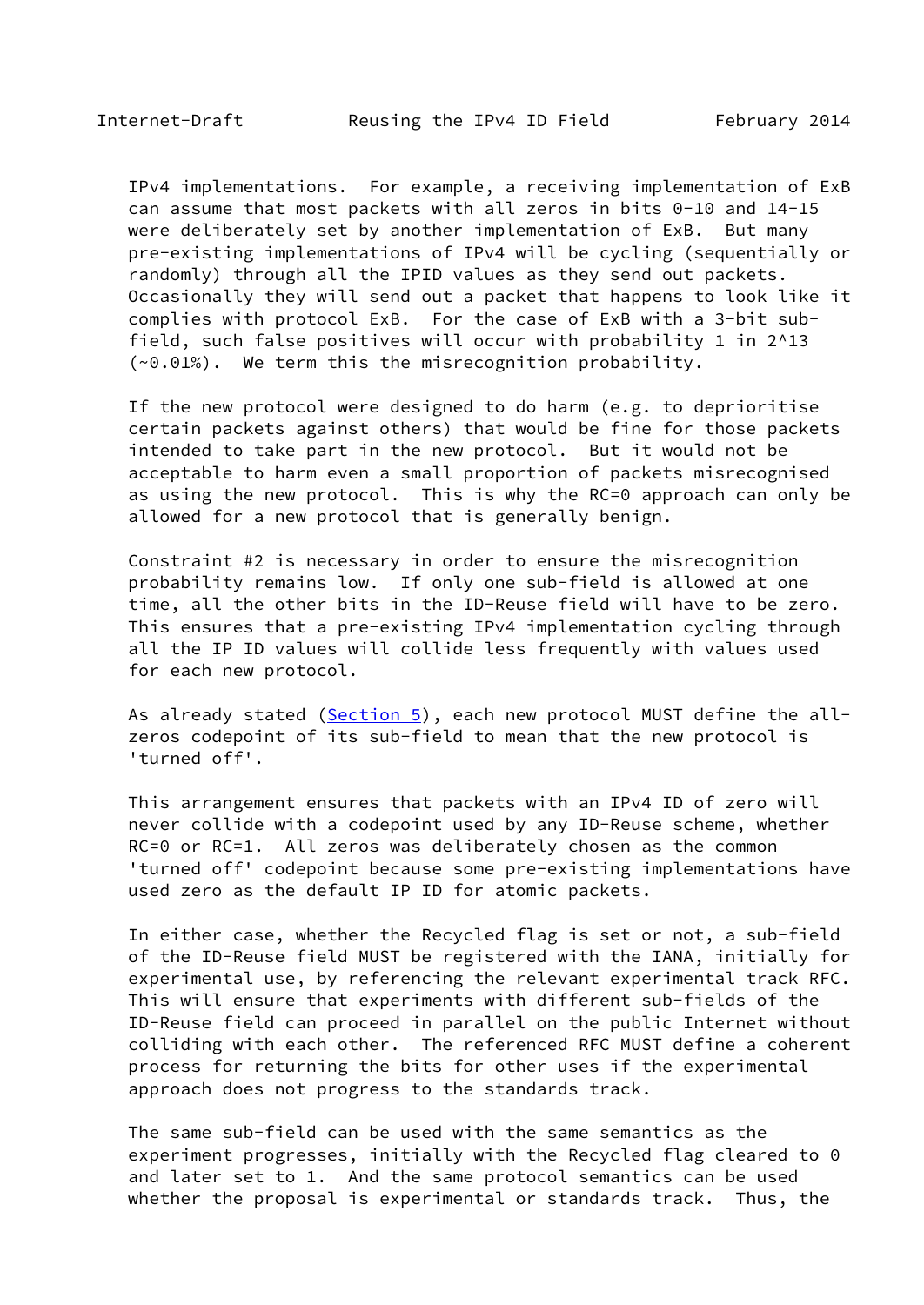whole process is designed to:

Briscoe Expires August 18, 2014 [Page 16]

<span id="page-18-1"></span>Internet-Draft Reusing the IPv4 ID Field February 2014

- 1. allow initial experiments to use RC=0 to traverse non-compliant middleboxes [\(Section 6](#page-13-0));
- 2. then, once sufficient middleboxes forward RC=1 packets, the experiment can either be continued with RC=1 [\(Section 5\)](#page-9-0);
- 3. or the experiment can progress cleanly to the standards track, while still using the same sub-field but with RC=1;
- 4. or the experiment can be terminated without having wasted any header bits.

(Step 1 is only feasible if the extra constraints in **Section 6.2** can be satisfied. If not, Step 2 will be the only feasible first step.)

 For the avoidance of doubt, any use of ID-Reuse, whether experimental or not, is also subject to the general constraints already enumerated in [Section 5.1](#page-10-0).

<span id="page-18-0"></span>[7](#page-18-0). Updates to Existing RFCs

 Great care has been taken to ensure all the updates defined in this specifications are incrementally deployable.

The definition of the RC flag in [Section 3](#page-5-0) updates the status of this flag that was "reserved, must be zero" in  $[RECO 791]$ . The redefinition of the IP Identification field as the ID-Reuse field when an IPv4 packet is atomic also updates [RFC791](https://datatracker.ietf.org/doc/pdf/rfc791).

 Updates to existing [RFC791](https://datatracker.ietf.org/doc/pdf/rfc791) implementations are only REQUIRED if they discard IPv4 packets with RC=1, or change RC from 1 to 0, both of which are misinterpretations of [RFC791](https://datatracker.ietf.org/doc/pdf/rfc791) anyway. Otherwise, there will be no need to update an  $RFC791$ -compliant IPv4 stack until new use(s) for the ID-Reuse field are also specified.

The recommendation in **Section 4.2** to copy the ID-Reuse field when encapsulating an atomic IPv4 packet with another atomic IPv4 header updates IPv4-in-IPv4 encapsulation specifications [[RFC2003](https://datatracker.ietf.org/doc/pdf/rfc2003)] [\[RFC4301](https://datatracker.ietf.org/doc/pdf/rfc4301)]. These updates to tunnels are likely to be recommended rather than essential for interworking, so they can be implemented as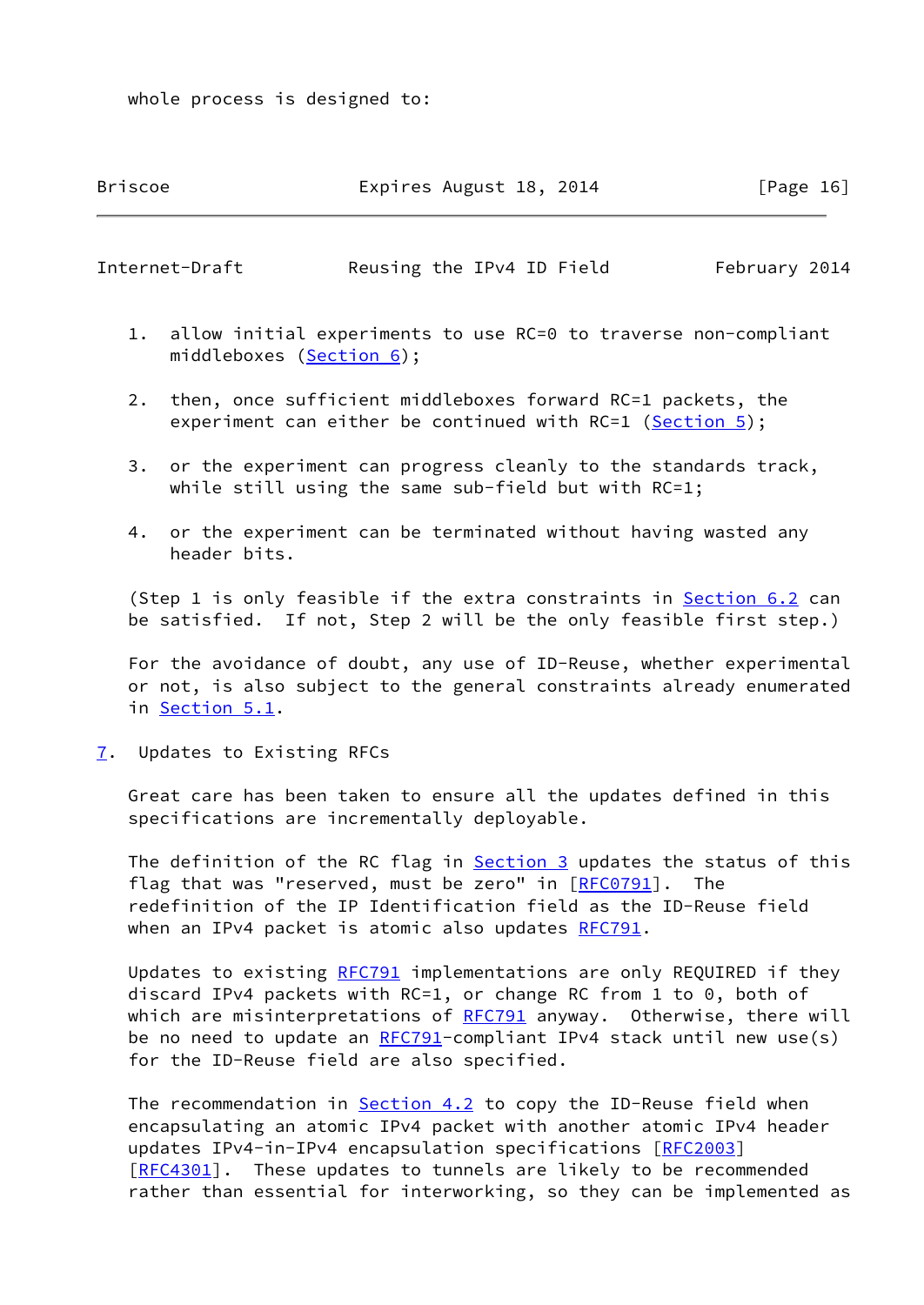part of routine code maintenance.

 The ability to redefine the IPv4 ID field of an atomic packet updates [\[RFC6864](https://datatracker.ietf.org/doc/pdf/rfc6864)], specifically the following two statements no longer apply: "the field's value is defined only when a datagram is actually fragmented" and "IPv4 ID field MUST NOT be used for purposes other than fragmentation and reassembly." Nonetheless, octets 5 & 6 of an atomic packet still MUST NOT be interpreted with the semantics of the

Briscoe **Expires August 18, 2014** [Page 17]

<span id="page-19-1"></span>Internet-Draft Reusing the IPv4 ID Field February 2014

Identification field.

 [RFC2780] provides the IANA with guidelines on allocating values in IP and related headers. The process defined in [Section 5](#page-9-0) and [Section 6](#page-13-0) update [RFC2780](https://datatracker.ietf.org/doc/pdf/rfc2780), given ID-Reuse is effectively a new field in the IPv4 header.

 [RFC4727] defines the processes for experimental use of values in fields in the IP header that are managed by the IANA. The processes defined in [Section 5](#page-9-0) and [Section 6](#page-13-0) update [RFC4727](https://datatracker.ietf.org/doc/pdf/rfc4727) to include the new alternative use of the IPv4 ID field as an ID-Reuse field.

<span id="page-19-0"></span>[8](#page-19-0). IANA Considerations

 The IANA is requested to establish a new registry to record allocation of sub-divisions of the ID-Reuse field and to avoid duplicate allocations. The ID-Reuse field is an alternative use of the Identification field of the IPv4 header in atomic packets [\(Section 3](#page-5-0)). All 16 bits are available for assignment, either as sub-fields of bits or as sets of codepoints within a sub-field of bits. Each sub-division of the ID-Reuse field MUST be allocated through an IETF Consensus action. The registry MUST then record:

- Protocol name: the name for the protocol, as used in the RFC defining it
- RFC: the RFC that defines the semantics of the codepoints used by the protocol
- Leftmost bit: the leftmost bit allocated, counting from bit 0 at the most significant bit (which is bit 32 of the IPv4 header, counting from 0)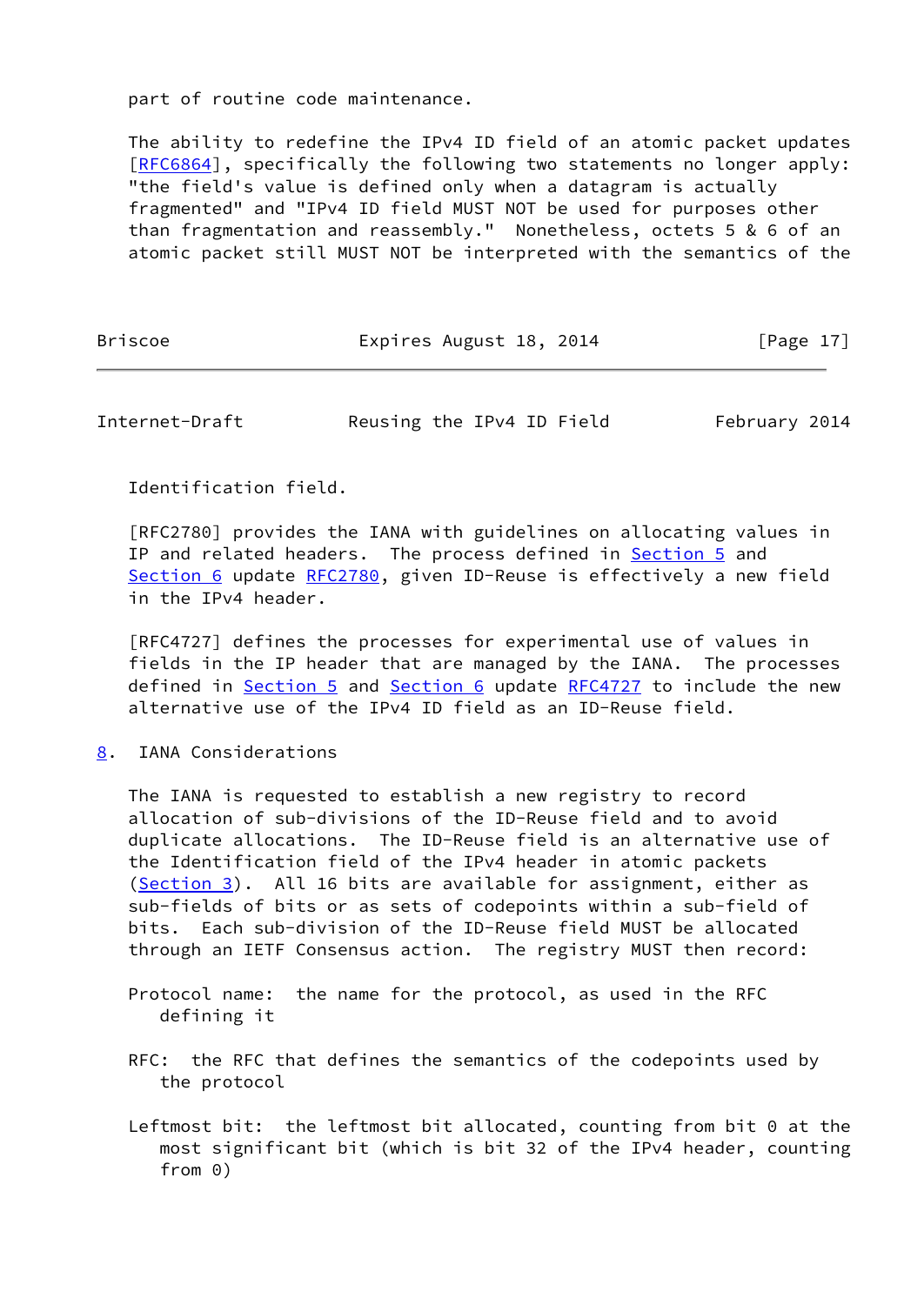No. of bits allocated: the width in bits of the allocated sub-field

 Codepoint range (optional): The range of codepoints within the assigned sub-field of bits that the protocol uses

 Sub-field defined if: the precondition for the sub-field to be defined ([Section 5\)](#page-9-0). Valid entries MUST include the condition that the packet is atomic and MUST specifiy valid values of the Recycled (RC) flag, either 'RC=1' or 'RC=X', where 'X' means don't care [\(Section 6](#page-13-0)).

Two example registrations are shown in Figure 7.

Briscoe Expires August 18, 2014 [Page 18]

<span id="page-20-1"></span>Internet-Draft Reusing the IPv4 ID Field February 2014

 Protocol name: ExB RFC: BBBB Most significant bit: 11 No. of bits allocated: 3 Codepoint range: all Sub-field defined if: Atomic packet and RC=X Protocol name: ExA RFC: AAAA Most significant bit: 14

 No. of bits allocated: 2 Codepoint range: all Sub-field defined if: Atomic packet and RC=1

Figure 7: Example IANA Registry of Sub-fields of the ID-Reuse Field

<span id="page-20-0"></span>[9](#page-20-0). Security Considerations

 Integrity Checking: This specification make the semantics of octets 5 & 6 of the IPv4 header (IP ID or ID-Reuse) depend on the setting of octets 7 & 8 (all the Control Flags and the Fragment Offset field). The IP Authentication Header (AH) [[RFC4302](https://datatracker.ietf.org/doc/pdf/rfc4302)] covers octets 5 & 6 but not octets 7 & 8. Therefore AH can assure the integrity of the bits in the ID-Reuse field, but it cannot verify whether or not the sender intended those bits to have the semantics of an ID- Reuse field.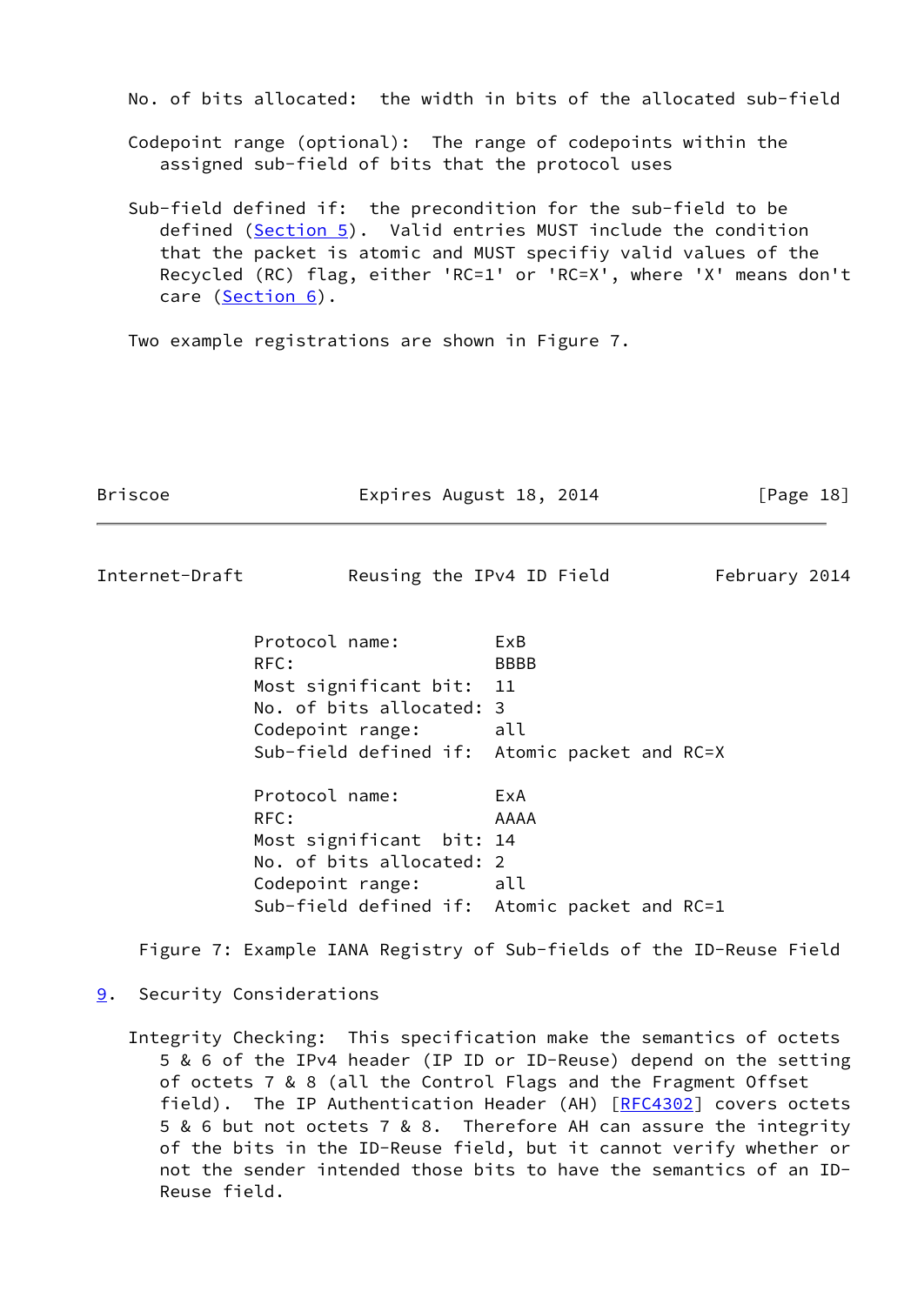Any security-sensitive application of the ID-Reuse field will therefore need to provide its own integrity checking of the status of the Control Flags and Fragment Offset. Such a facility would need to take into account that the present specification allows an intermediate node to set the Recycled flag, but not to clear it ([Section 4.1\)](#page-8-0).

 Covert channels: It has always been possible to use bit 48 of the IPv4 header for a 1 bit per packet covert channel, for instance between a network protected by IPsec and an unprotected network. Bit 48 could be covertly toggled to pass messages because it had no function (so no-one would notice any affect on the main communication channel) and it was not covered by IPsec authentication. On the other hand, once alerted to the vulnerability, it has always been easy for an IPsec gateway to spot bit 48 being used as a covert channel, given bit 48 was meant to always be zero.

 Now that bit 48 has been given a function, it will often no longer be possible for an attacker to toggle it without affecting the main data communication. However, whenever the main communication

| Briscoe | Expires August 18, 2014 | [Page 19] |
|---------|-------------------------|-----------|
|---------|-------------------------|-----------|

<span id="page-21-1"></span>Internet-Draft Reusing the IPv4 ID Field February 2014

 does not depend on bit 48, it will be easier to for an attacker to toggle it covertly given it will no longer stand out as anomalous behaviour.

## <span id="page-21-0"></span>[10.](#page-21-0) Conclusions

 This specification builds on recent moves to make the approach to fragmentation in IPv4 more closely match that of IPv6. Already the fields that support fragmentation in the IPv4 header are usually redundant, but unfortunately they are non-optional.

 This specification makes it possible to reuse the 16 bits of the IPv4 ID field when they are not needed for reassembly. The last unused bit in the IPv4 header is used in order to unambiguously flag that the IP ID field has new semantics. The bit is called the Recycled flag, because it allows the IP ID field to be recycled for new purposes when it would otherwise be redundant. Whenever the IP ID field has new semantics, it is termed the ID-Reuse field.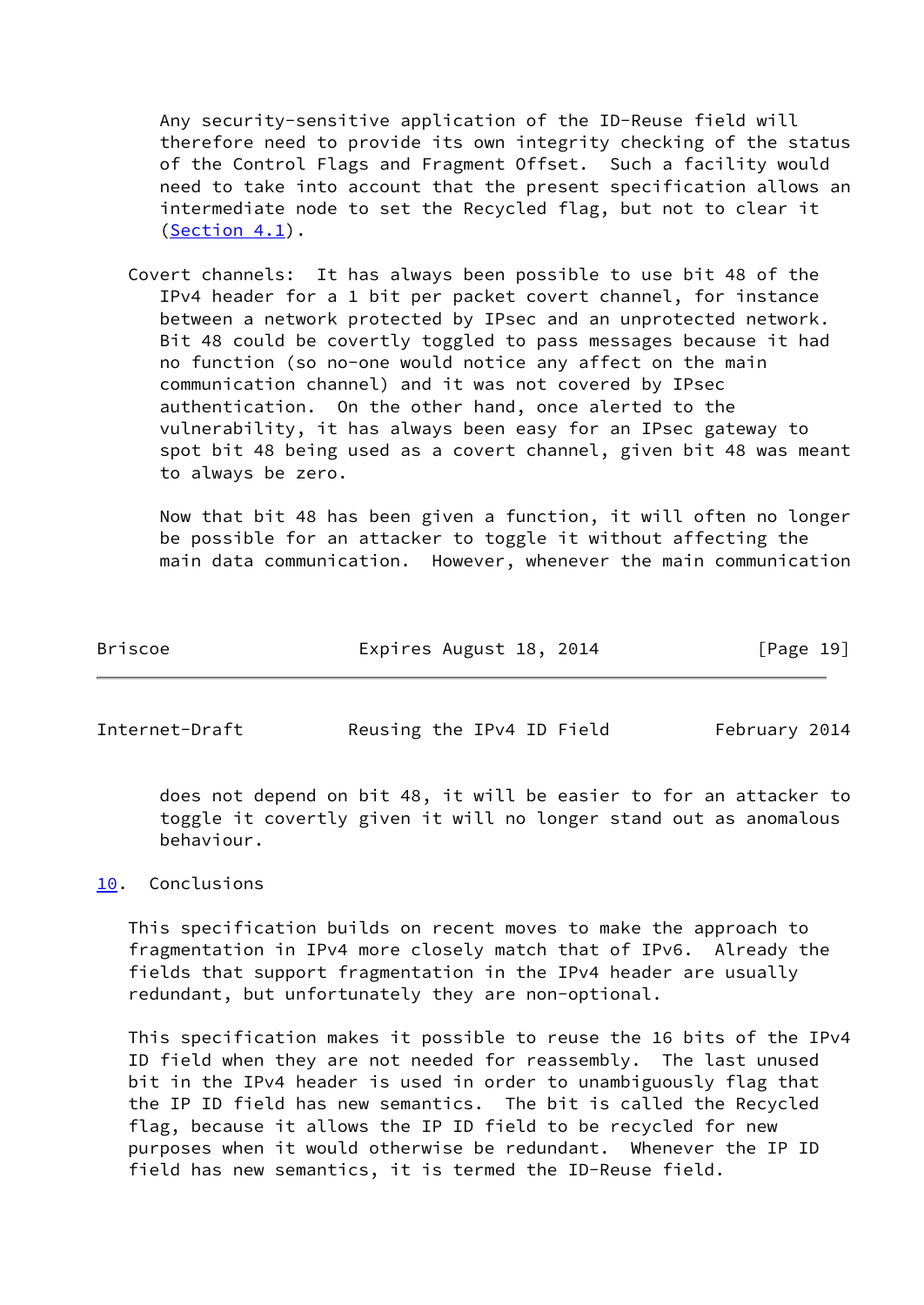The process for redefining the semantics of sub-fields of this ID- Reuse field has been laid down, both for experimental and standards actions. Great care has been taken throughout to ease incremental deployment. The same sub-field can be used with the same semantics as an experiment evolves into a standards action. Initially it is even possible for certain experiments to leave the Recycled flag cleared to zero, in order to traverse any awkward middleboxes that incorrectly discard or normalise packets if the Recycled flag is set.

### <span id="page-22-0"></span>[11.](#page-22-0) Acknowledgements

 Rob Hancock originally pointed out that code to handle new protocols can tell the machine where to look for the relevant header. Dan Wing pointed out that codepoints, not just whole bits, could be assigned for protocols that are mutually exclusive.

 Bob Briscoe is partly funded by Trilogy, a research project (ICT- 216372) supported by the European Community under its Seventh Framework Programme.

Comments Solicited (to be removed by the RFC Editor):

 Comments and questions are encouraged and very welcome. They can be addressed to the IETF Internet Area working group mailing list <int-area@ietf.org>, and/or to the author(s).

<span id="page-22-4"></span><span id="page-22-3"></span><span id="page-22-2"></span><span id="page-22-1"></span>

| <b>Briscoe</b>             | Expires August 18, 2014                                             | [Page 20]     |
|----------------------------|---------------------------------------------------------------------|---------------|
| Internet-Draft             | Reusing the IPv4 ID Field                                           | February 2014 |
|                            | 12. Outstanding Issues (to be removed when all resolved)            |               |
| $1. \ldots$                |                                                                     |               |
| 13. References             |                                                                     |               |
| 13.1. Normative References |                                                                     |               |
| [RFC0791]                  | Postel, J., "Internet Protocol", STD 5, RFC 791,<br>September 1981. |               |
| $\lceil$ RFC2003]          | Perkins, C., "IP Encapsulation within IP", RFC 2003,                |               |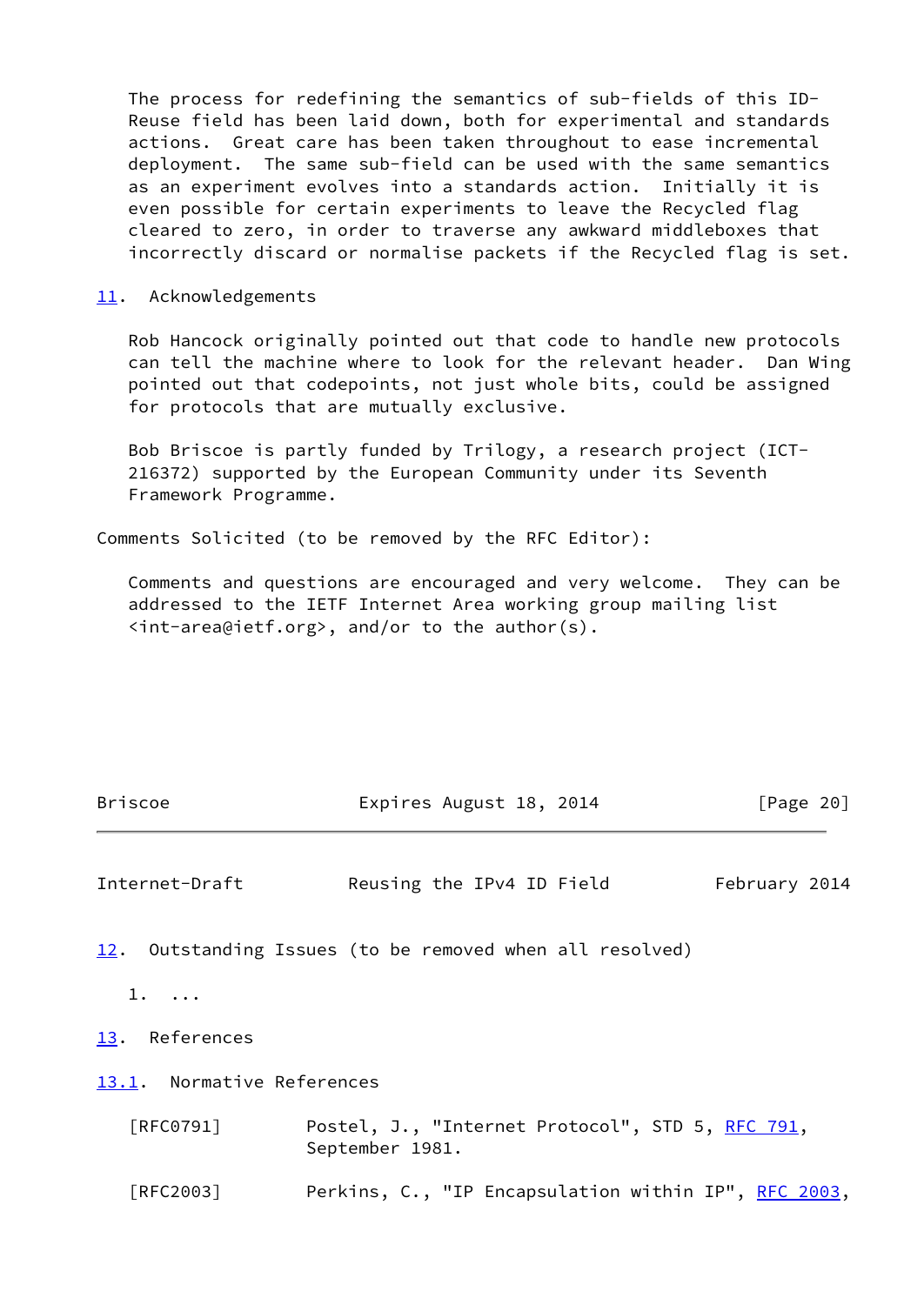October 1996.

- [RFC2119] Bradner, S., "Key words for use in RFCs to Indicate Requirement Levels", [BCP 14](https://datatracker.ietf.org/doc/pdf/bcp14), [RFC 2119](https://datatracker.ietf.org/doc/pdf/rfc2119), March 1997.
- [RFC2780] Bradner, S. and V. Paxson, "IANA Allocation Guidelines For Values In the Internet Protocol and Related Headers", [BCP 37](https://datatracker.ietf.org/doc/pdf/bcp37), [RFC 2780,](https://datatracker.ietf.org/doc/pdf/rfc2780) March 2000.
- [RFC4301] Kent, S. and K. Seo, "Security Architecture for the Internet Protocol", [RFC 4301](https://datatracker.ietf.org/doc/pdf/rfc4301), December 2005.
- [RFC4302] Kent, S., "IP Authentication Header", [RFC 4302,](https://datatracker.ietf.org/doc/pdf/rfc4302) December 2005.
- [RFC4727] Fenner, B., "Experimental Values In IPv4, IPv6, ICMPv4, ICMPv6, UDP, and TCP Headers", [RFC 4727](https://datatracker.ietf.org/doc/pdf/rfc4727), November 2006.
- [RFC6864] Touch, J., "Updated Specification of the IPv4 ID Field", [RFC 6864](https://datatracker.ietf.org/doc/pdf/rfc6864), February 2013.
- <span id="page-23-3"></span><span id="page-23-2"></span><span id="page-23-0"></span>[13.2](#page-23-0). Informative References
	- [Cisco.IPv6Ext] Cisco, "IPv6 Extension Headers Review and Considerations", Cisco Technology White Paper , October 2006, [<http://www.cisco.com/en/US/](http://www.cisco.com/en/US/technologies/tk648/tk872/technologies_white_paper0900aecd8054d37d.html) [technologies/tk648/tk872/](http://www.cisco.com/en/US/technologies/tk648/tk872/technologies_white_paper0900aecd8054d37d.html) [technologies\\_white\\_paper0900aecd8054d37d.html](http://www.cisco.com/en/US/technologies/tk648/tk872/technologies_white_paper0900aecd8054d37d.html)>.
	- [Fransson04] Fransson, P. and A. Jonsson, "End-to-end measurements on performance penalties of IPv4 options", Luleae University of Technology, Technical Report 2004:03, 2004, [<http://pure.ltu.se/portal/](http://pure.ltu.se/portal/files/1299598/LTU-TR-0403-SE.pdf) [files/1299598/LTU-TR-0403-SE.pdf](http://pure.ltu.se/portal/files/1299598/LTU-TR-0403-SE.pdf)>.

<span id="page-23-1"></span>

| <b>Briscoe</b>   | Expires August 18, 2014                                                                             | [Page $21$ ]  |
|------------------|-----------------------------------------------------------------------------------------------------|---------------|
| Internet-Draft   | Reusing the IPv4 ID Field                                                                           | February 2014 |
| [RFC4821]        | Mathis, M. and J. Heffner, "Packetization Layer Path<br>MTU Discovery", RFC 4821, March 2007.       |               |
| <b>FRFC49631</b> | Heffner, J., Mathis, M., and B. Chandler, "IPv4<br>Reassembly Errors at High Data Rates", RFC 4963, |               |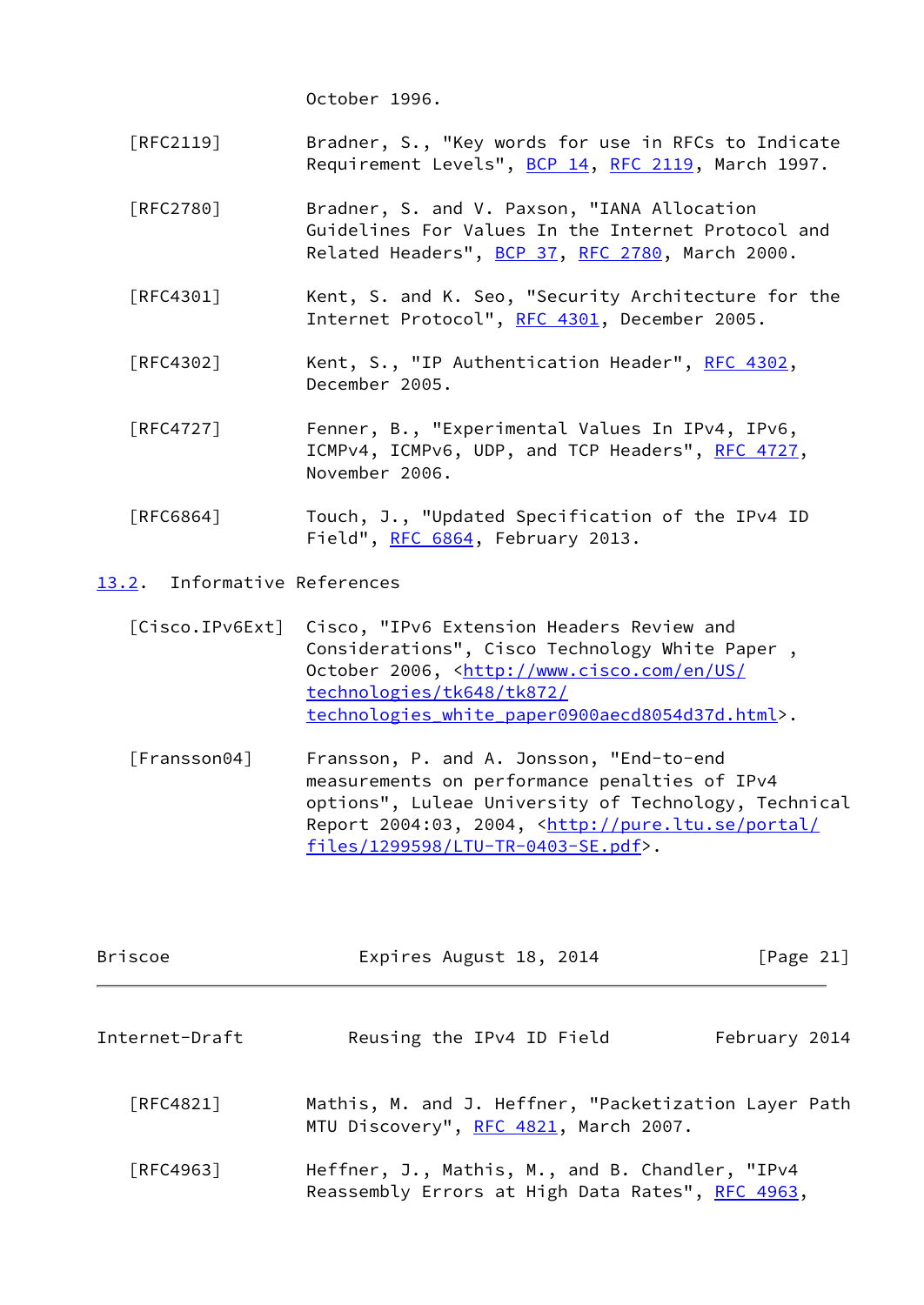### July 2007.

<span id="page-24-0"></span>[Appendix A.](#page-24-0) Why More Bits Cannot be Freed (To be Removed by RFC Editor)

 Given this specification uses the last unassigned bit in the IPv4 header, it is worth checking whether it can be used to flag a new use for more than the 16 bits in the IP ID field of atomic packets.

 IHL: Ideally, the Internet header length field (4 bits) could be made redundant if the length of those IPv4 headers with bit 48 set were redefined to be fixed at 20 octets. Then a similar approach to IPv6 could be taken with the Protocol field redefined as a Next Header field and each extension header specifying its own length.

 Unfortunately, although IPv4 options are rarely used and generally ignored, this idea would not be incrementally deployable. There are probably billions of pre-existing implementations of the IPv4 stack that will use the IHL field to find the transport protocol header, without ever looking at bit 48. If the IHL field were given any other semantics conditional on bit 48 being set, all these pre-existing stacks would break.

 Header Checksum: Ideally, the Header Checksum (16 bits) could be made redundant in those IPv4 headers with bit 48 set. Then a similar approach to IPv6 could be taken where the integrity of the IP header relies on the end-to-end checksum of the transport protocol, which includes the main fields in the IP header.

 Unfortunately, again, this idea would not be incrementally deployable. Pre-existing implementations of the IPv4 stack might verify the header checksum without ever looking at bit 48. And anyway IPv4 stacks on probably every pre-existing router implementation would update the checksum field without knowing to check whether bit 48 was set. Therefore if the field were used for any other purpose than a checksum, it would be impossible to predict how its value might be changed by a combination of pre existing and new stacks.

 It is clear that reusing fields other than the IPv4 ID would be fraught with incremental deployment problems. The reason the IPv4 ID field can be reused, is that an atomic packet already does not need an Identification field, whether bit 48 is set or not. Setting bit 48 merely allows new implementations that understand ID-Reuse

Briscoe Expires August 18, 2014 [Page 22]

<span id="page-24-1"></span>Internet-Draft Reusing the IPv4 ID Field February 2014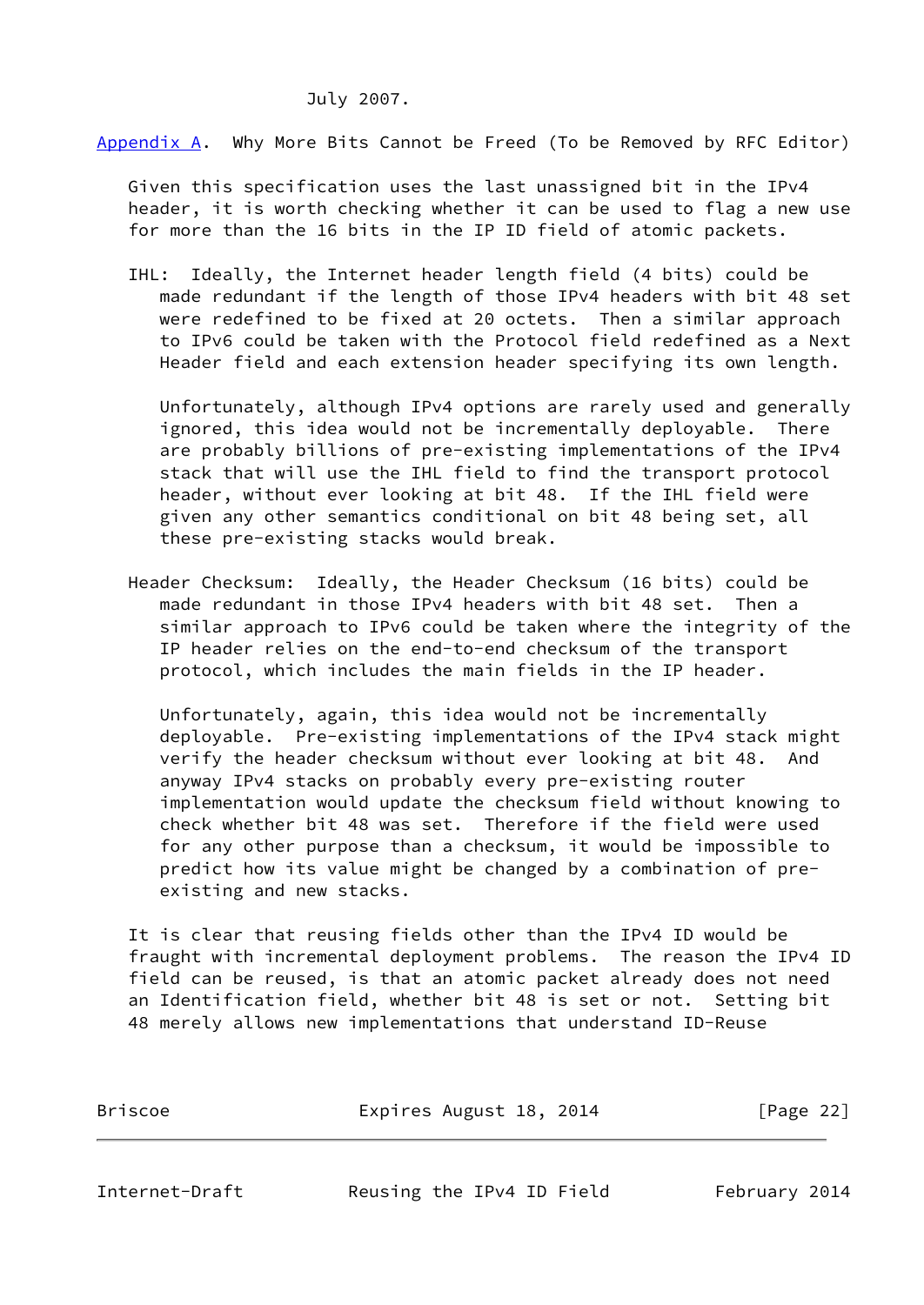semantics to be certain the value in the ID-Reuse field was not written by an implementation that intended it to have Identification semantics.

<span id="page-25-0"></span>[Appendix B.](#page-25-0) Experimental or Standards Track? (To Be Removed Before Publication)

 This document defines a protocol (using the Recycled flag) to enable other protocols (using the ID-Reuse field). The Recycled flag protocol is currently written as if it is on the IETF standards track. Nonetheless it might be feasible to write it for the experimental track. This appendix discusses the pros and cons of each.

 The Recycled flag uses up the last unused bit in the IPv4 header. The present specification defines a use for this last bit in the expectation that the Internet community will find ingeneous new use(s) for sub-fields of the ID-Reuse field, because then the Recycled flag will be needed to unambiguously indicate the new semantics. However, there is a risk that the last IPv4 header bit could be wasted, if no new uses for the IP ID field can be found within the constraints of its previous use for fragment reassembly, or if new experimental uses are proposed but none successfully proceed through to standards actions.

 The risk of wasting the last bit would be mitigated if the definition of the Recycled flag itself was initially on the experimental track. Then, if some experimental use(s) of the ID-Reuse field did see widespread adoption, the RC flag protocol could progress to the standards track. On the other hand, if no ID-Reuse experiments happened, the RC flag could possibly be reclaimed for another use in the future. This would require all experiments with the RC flag to be confined in time, so that stray implementations of old experiments would not conflict with future uses of the flag.

 Eventually, each specification for each sub-field of ID-Reuse might either progress on the experimental track or standards track. However, an enabler for standards track specifications cannot itself only be experimental. Therefore the RC flag protocol would have to be on the standards track, to enable standards track protocols as well as experimental. Figure 8 illustrates this need for the RC flag protocol to have sufficient rank for any protocols it enables.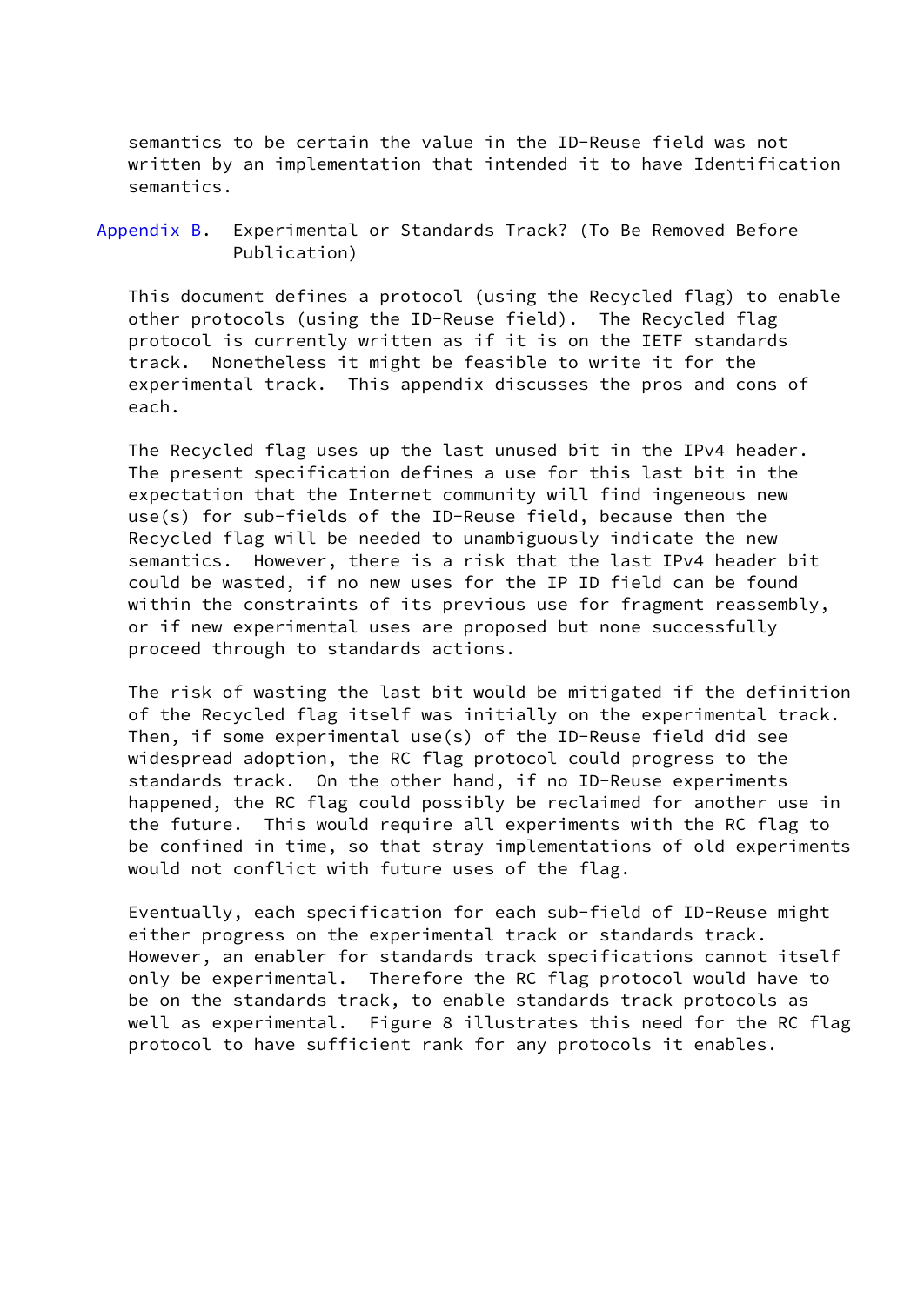<span id="page-26-1"></span>

Internet-Draft Reusing the IPv4 ID Field February 2014

| track        |              | RC $flag$   ID-Reuse sub-field track |
|--------------|--------------|--------------------------------------|
|              | Expt         | Stds                                 |
| Expt<br>Stds | Expt<br>Expt | INVALID<br>Stds                      |

 The IETF track of the RC flag protocol in the present document (rows) and of any particular RFC specifying a sub-field of the ID-Reuse field (columns). The combination determines the status of any particular sub-field as shown at the intersection of the relevant row and column.

 Figure 8: Validity of Combinations of IETF tracks for the RC flag and an ID-Reuse Subfield

 One purpose of the present draft is to outline how new uses of ID- Reuse sub-fields can progress seamlessly from experimental track to standards track. Therefore, this draft is written as if it were on the standards track. Otherwise the processes for enabling standards track documents would have had to be written hypothetically, which would have been highly confusing. Nonetheless, no intent to prejudge that this document should be or will be on the standards track is implied.

 If it were decided that the present draft should start on the experimental track, all the text about enabling standards track protocols would have to be edited out, or perhaps moved to a non normative appendix.

 Alternatively, the IETF might see some obvious new uses for sub fields of the ID-Reuse field that would make it reasonable to fast track the RC flag straight onto the standards track.

<span id="page-26-0"></span>[Appendix C.](#page-26-0) Changes in This Version (to be removed by RFC Editor)

From briscoe-03 to 04:

\* Refreshed to keep alive.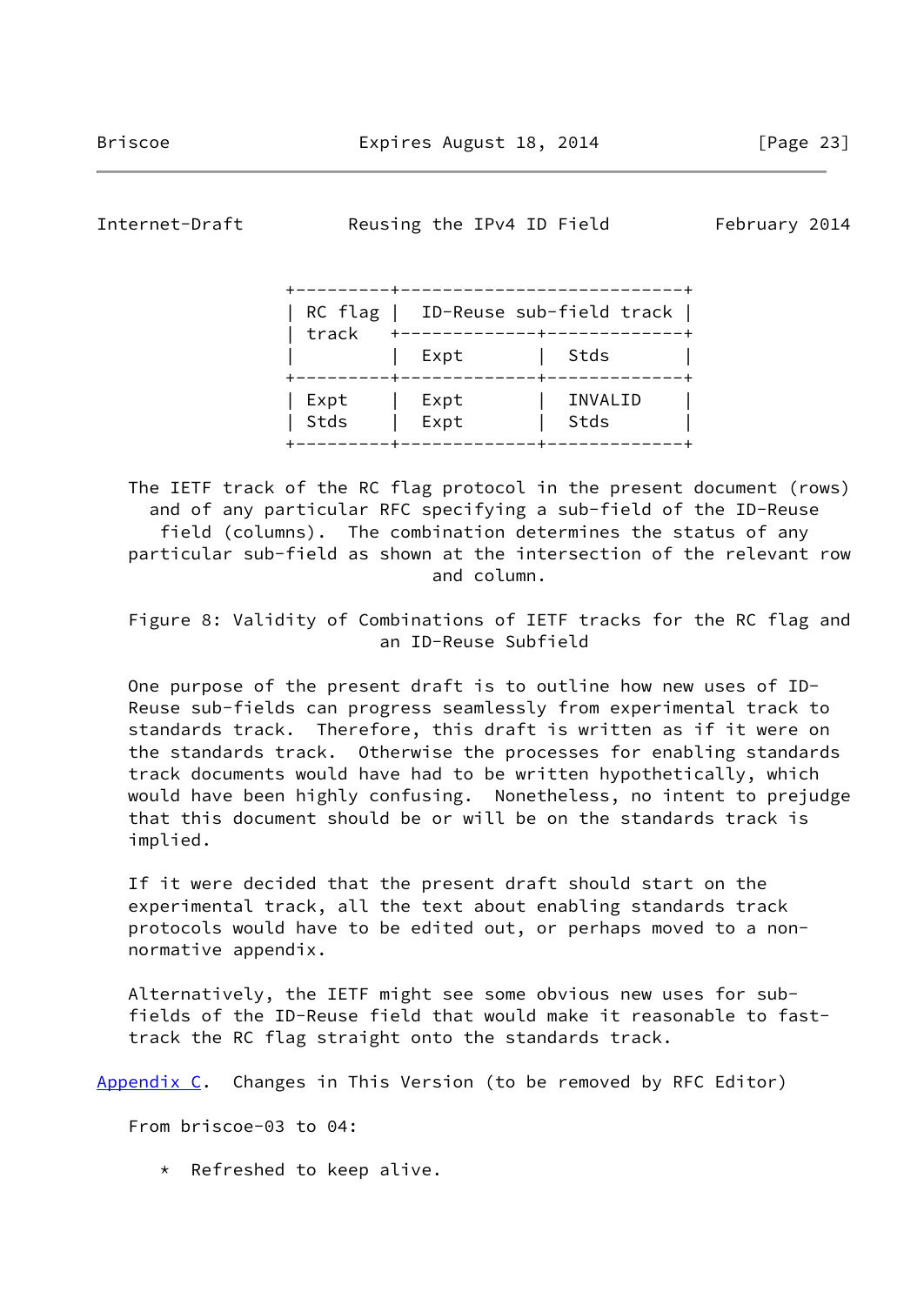From briscoe-02 to 03:

\* Updated references

| Briscoe | Expires August 18, 2014 | [Page $24$ ] |
|---------|-------------------------|--------------|
|         |                         |              |

Internet-Draft Reusing the IPv4 ID Field February 2014

From briscoe-01 to 02:

- \* Altered summary of [draft-ietf-ipv4-id-update](https://datatracker.ietf.org/doc/pdf/draft-ietf-ipv4-id-update) to reflect recent changes to that draft
- \* Added FAQ2 explaining why it will still sometimes be necessary to update IPv4 even though the focus of the new features will be IPv6
- \* Updated references

From briscoe-00 to 01:

- \* Updated to preserve liveness.
- \* No changes other than updates to refs and minor corrections.

Author's Address

|      | Bob Briscoe               |
|------|---------------------------|
| RТ   |                           |
|      | B54/77, Adastral Park     |
|      | Martlesham Heath          |
|      | Ipswich IP5 3RE           |
| UK   |                           |
|      |                           |
|      | Phone: +44 1473 645196    |
|      | EMail: bob.briscoe@bt.com |
| URI: | http://bobbriscoe.net/    |